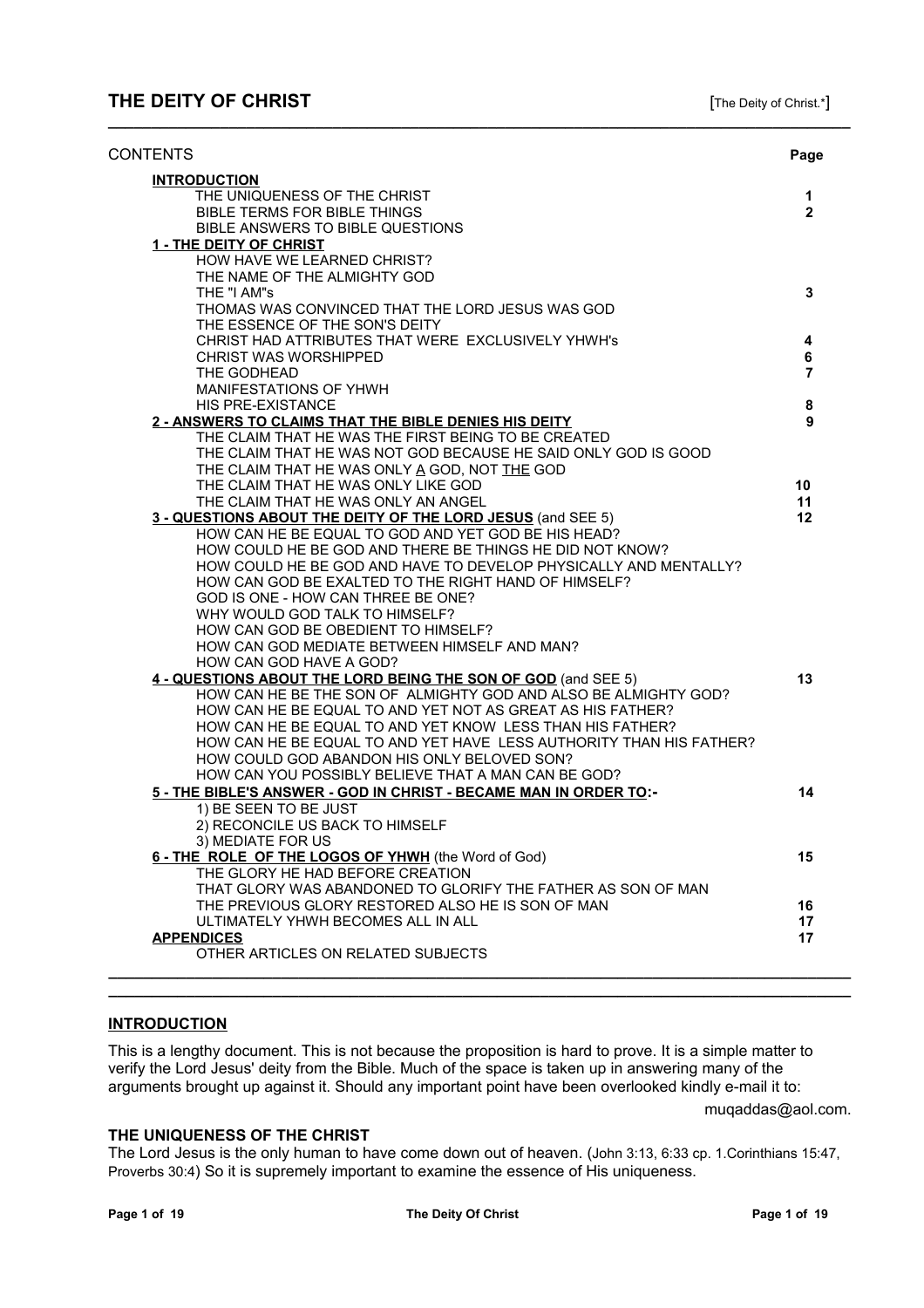# **BIBLE TERMS FOR BIBLE THINGS**

AVOIDING THE USE OF THE TERM TRINITY.

The use of the word "trinity" is avoided because:-

1) it is not a Bible word and it is best to use Bible terms for Bible things.

2) The word "trinity" would have to be defined and then the definition would have to be justified from the scriptures which would be a round about way of doing it.

When talking about the Godhead it is better to use the scriptures and quote relevant passages.

Sometimes ideological models are proposed to help us come to terms with things eternal. A popular model is that the godhead is like a family of three people with one surname. Another is that the "trinity" is like a three leaf clover. Models will always be inadequate and likely to present more problems than they solve. So the use of ideological models is also avoided here.

The policy will be to draw attention directly to what the Bible says about the deity of Christ Jesus.

Let the Bible explain itself.

# **BIBLE ANSWERS TO BIBLE QUESTIONS**

This document then, is not an effort to prove the truth or otherwise of any creed or article of faith, ecclesiastical terminology or theological model. Men, theologians or otherwise, are fallible human beings and liable to make mistakes. Clerics formulate creeds to enforce conformity to their views. A creed that differs from the Bible it cannot be right. If it says more than the Bible it says too much. If it says less than the Bible it says too little. If it says the same as the Bible it is superfluous. This essay is an appeal to the Bible and the Bible alone.

**\_\_\_\_\_\_\_\_\_\_\_\_\_\_\_\_\_\_\_\_\_\_\_\_\_\_\_\_\_\_\_\_\_\_\_\_\_\_\_\_\_\_\_\_\_\_\_\_\_\_\_\_\_\_\_\_\_\_\_\_\_\_\_\_\_\_\_\_\_\_\_\_\_\_\_\_\_\_\_\_\_\_\_\_\_\_**

# **1 - THE DEITY OF CHRIST**

**Ephesians 4:20 But ye have not so learned Christ; 21 If so be that ye have heard him, and have** been taught by him, as the truth is in Jesus:

## **HOW HAVE WE LEARNED CHRIST?**

Ephesians 4:20 But ye have not so learned Christ; 21 If so be that ye have heard him, and have been taught by him, as **the truth is in Jesus**:

OUR UNDERSTANDING OF CHRIST IS IMPORTANT BECAUSE IT MOULDS OUR INNER MAN. THERE IS A DANGER OF MOULDING OUR UNDERSTANDING OF CHRIST TO BE LIKE US. LET OUR UNDERSTANDING OF THE DEITY OF CHRIST BE BASED ON DIVINE REVELATION - ON THE BIBLE

# **THE NAME OF THE ALMIGHY GOD**

Where the words "GOD" and "LORD" are in capital letters in the Authorised Version of the bible, they represent the Hebrew word "YHWH" meaning "HE WHO IS" - the "I AM":

Exodus 3:14 And God said unto Moses, **I AM** THAT **I AM**: and he said, Thus shalt thou say unto the children of Israel, **I AM** hath sent me unto you. 15 And God said moreover unto Moses, Thus shalt thou say unto the children of Israel, The **LORD** (Hebrew **YHWH**) God of your fathers, the God of Abraham, the God of Isaac, and the God of Jacob, hath sent me unto you: **this is my name for ever**, and this is my memorial unto all generations.

**This name (YHWH) is exclusively Almighty God's name and belongs to no one else! It is blasphemy for anyone else to use the name YHWH (**HE WHO IS**). For anyone to have the right to use the name YHWH he must be Almighty God. Any other use of the name is the sin of blasphemy. In the Bible this name is applied to the Word of God - the Lord Jesus Christ.**

THE ONE NAME IS GIVEN TO THE FATHER, THE SON AND THE HOLY SPIRIT

In Matthew 28:18 the Lord Jesus applies the one name to the Father, the Son and the Holy Spirit. The Father's name is **YHWH**. So all three have the one name - **YHWH**:

Matthew 28:18 And Jesus came and spoke unto them, saying, All power is given unto me in heaven and in earth. 19 Go ye therefore, and teach all nations, baptising them in **the name of the Father, and of the Son, and of the Holy Spirit** 20 Teaching them to observe all things whatsoever I have commanded you: and, lo, I am with you always, even unto the end of the world. Amen.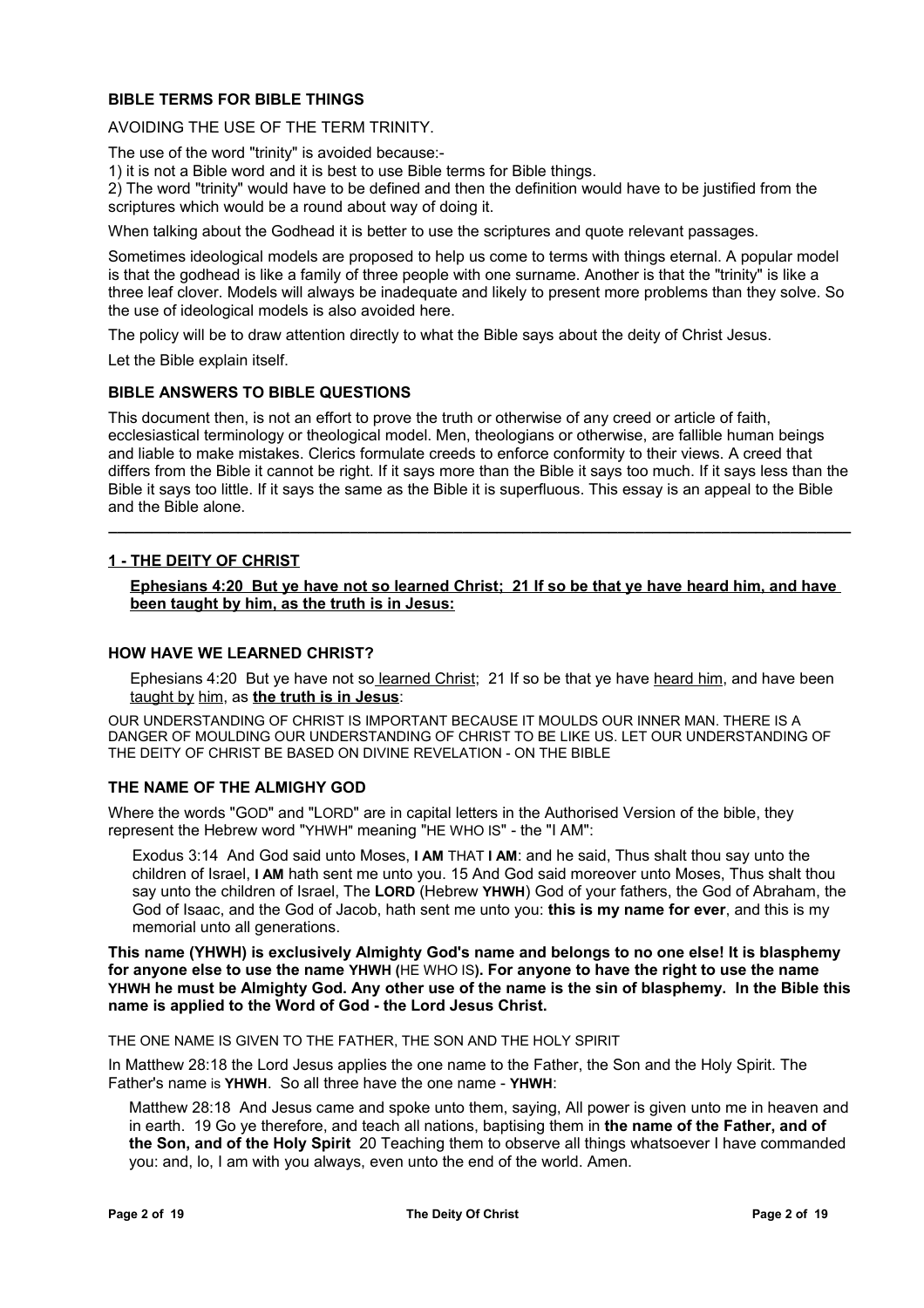Also, according to Paul's letter to the Roman Christians, the Spirit\*, the Spirit of God and the Spirit of Christ are spoken of as the same spirit:

Romans 8:9 But ye are not in the flesh, but in **the Spirit\***, if so be that **the Spirit of God** dwell in you. Now if any man have not **the Spirit of Christ**, he is none of his.

All three are YHWH. All three are the Deity.

[\* The role of the Spirit of YHWH is explained in 1.Corinthians 2:11 *For what man knows the things of a man, save the spirit of man which is in him? even so the things of God knows no man, but the* SPIRIT" in "Further Studies" on the *Simple Christianity* CD]

## AWAKEN IN WHOSE LIKENESS?

In heaven the faithful will be in YHWH's likeness which is the same as being in the Lord Jesus' likeness:

Psalm 17:14 ... O LORD (**YHWH**) ... 15 ... I will behold thy face in righteousness: I shall be satisfied, when I awake, with **thy** likeness **6**

1 John 3:2 ... when he (Jesus) shall appear, we shall be **like him**...

Philippians 3:20-21 For our conversation\* is in heaven; from whence also we look for the Saviour, the Lord Jesus Christ: Who shall change our vile body, that it may be fashioned like unto his glorious body, according to the working whereby he is able even to subdue all things unto himself.

[\* citizenship. Greek: πολιτευμα]

### **THE "I AM"s**

The Lord Jesus claimed to be the "I AM". So they attempted to kill him , believing he had committed blasphemy by appropriating Almighty God's name to himself.

John 8:56 Your father Abraham rejoiced to see my day: and he saw it, and was glad ... 58 Jesus said unto them, Verily, verily, I say unto you, Before Abraham was, **I am**. 59 Then took they up stones to cast at him ...

He makes the same claim in the following verses, where the word "*he"* (in italics) is not in the original Greek text. [The translators indicated words they had added by putting them in italics.]

John 8:28 Then said Jesus unto them, When ye have lifted up the Son of man, then shall ye know that **I am** *he*, and that I do nothing of myself; but as my Father hath taught me, I speak these things.

John 13:19 Now I tell you before it comes, that, when it is come to pass, ye may believe that **I am** *he*.

We must believe that the Lord Jesus is the "I AM":

John 8:24 I said therefore unto you, that ye shall die in your sins: for if ye believe not that **I am** *he*, ye shall die in your sins.

# **THOMAS WAS CONVINCED THAT THE LORD JESUS WAS GOD**

On seeing the resurrected Christ, Thomas was convinced that the Lord Jesus was indeed God - all doubts having been removed..

John 20:28 And Thomas answered and **said unto him**, "My Lord and my God".

Some say that when Thomas said those words, he was looking up to heaven and addressing God in heaven but the text plainly says they were spoken directly to the Lord Jesus ("said unto him"). Others say it was an involuntary spontaneous expression of amazement. Even if that was so, if the Lord Jesus was not Lord and God, then he should have rebuked Thomas for careless blasphemy. On the contrary, he recommended that others also believe it, thus confirming that he was indeed Lord and God:-

John 20:29 Jesus saith unto him, Thomas, because thou hast seen me, thou hast believed: **blessed are they that have not seen, and yet have believed.**

### **THE ESSENCE OF THE SON'S DEITY**

YHWH CAN BE KNOWN

Every true Christians knows YHWH

Jeremiah 31:34 And they shall teach no more every man his neighbour, and every man his brother, saying, **Know the LORD** (YHWH): for they shall all **know me** ...

Hebrews 8:11 And they shall not teach every man his neighbour, and every man his brother, saying, **Know the Lord**: for **all shall know me**, from the least to the greatest.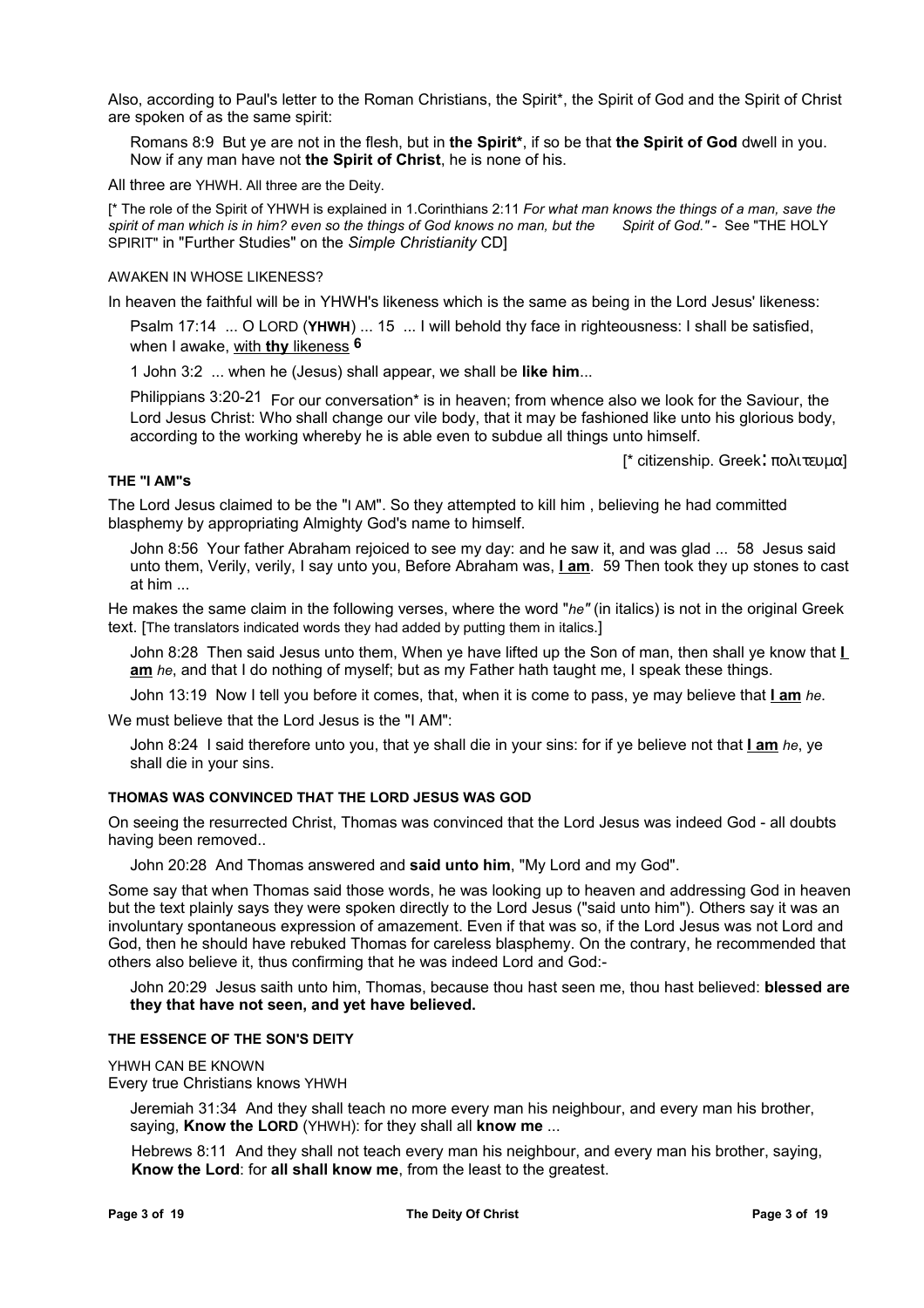THIS IS ETERNAL LIFE

John 17:3 ... this is eternal life that they should **know you the only true God, and Jesus Christ**, whom you have sent. [direct translation]

WHAT IS GOD LIKE?

Does God care? Is he good? Is he just?

NO ONE HAS SEEN GOD

Exodus 33:20 And he said, ... for there shall no man see me, and live.

John 1:18 No man hath seen God at any time...

John 6:46 Not that any man hath seen the Father ...

How then can we know YHWH ?

THE LORD JESUS HAS SEEN THE FATHER

John 6:46 ... save he which is of God, he hath seen the Father.

John 17:25 O righteous Father, **the world hath not known thee**: but **I have known thee**,

THE LORD JESUS CAME OUT FROM ALMIGHTY GOD

John 8:42 Jesus said unto them, If God were your Father, ye would love me: for I proceeded forth and came **from\*** God; neither came I of myself, but he sent me.

**\*** (**out of** - Greek: εκ - *ek,* so it should read "came out of God" )

John 13:3 Jesus knowing that the Father had given all things into his hands, and that he was **come from God\*** and went to God;

**\*** (**from God he came out** - Greek: απο Θεου εξηλθεν)

The Father is the emanator and the Lord Jesus is the emanation.

THE LORD JESUS IS THE REVELATION OF GOD

John 1:18 No man hath seen God at any time; the only begotten Son, **which is in the bosom of the Father, he hath declared him**.

John 17:6 I have manifested thy name<sup>#</sup>, unto the men which thou gavest me ... **#** by this meaning that his own personality was the expression of the personality of YHWH.

WE CAN LEARN WHAT GOD IS LIKE BY OBSERVING THE LORD JESUS' PERSONALITY

John 14:9 He that hath seen me hath seen the Father.

HE WAS DEITY IN OUR SITUATION

John 1:1 The Word was God.

John1:14 And **the Word was made flesh**, and dwelt among us, (and we beheld his glory, **the glory as of the only begotten of the Father**,) **full of grace and truth.**

1 Timothy 3:16 (direct translation)

The secret of devoutness is incontrovertibly stupendous:-

**God** (Deity **5** )**- revealed in the flesh**, Declared just in Spirit. Observed by angels, Proclaimed among the nations Trusted in *the* world Taken up into glory.

# **CHRIST HAD ATTRIBUTES THAT WERE EXCLUSIVELY YHWH's**

YHWH IS THE FIRST AND THE LAST

Isaiah 41:4 Who hath wrought and done it, calling the generations from the beginning? **I the LORD (**YHWH**), the first, and with the last; I am he.**

YHWH WILL NOT GIVE HIS GLORY TO ANOTHER

Isaiah 48:11 For mine own sake, even for mine own sake, will I do it: for **how should my name be polluted?** and **I will not give my glory unto another.** 12 Hearken unto me, O Jacob and Israel, my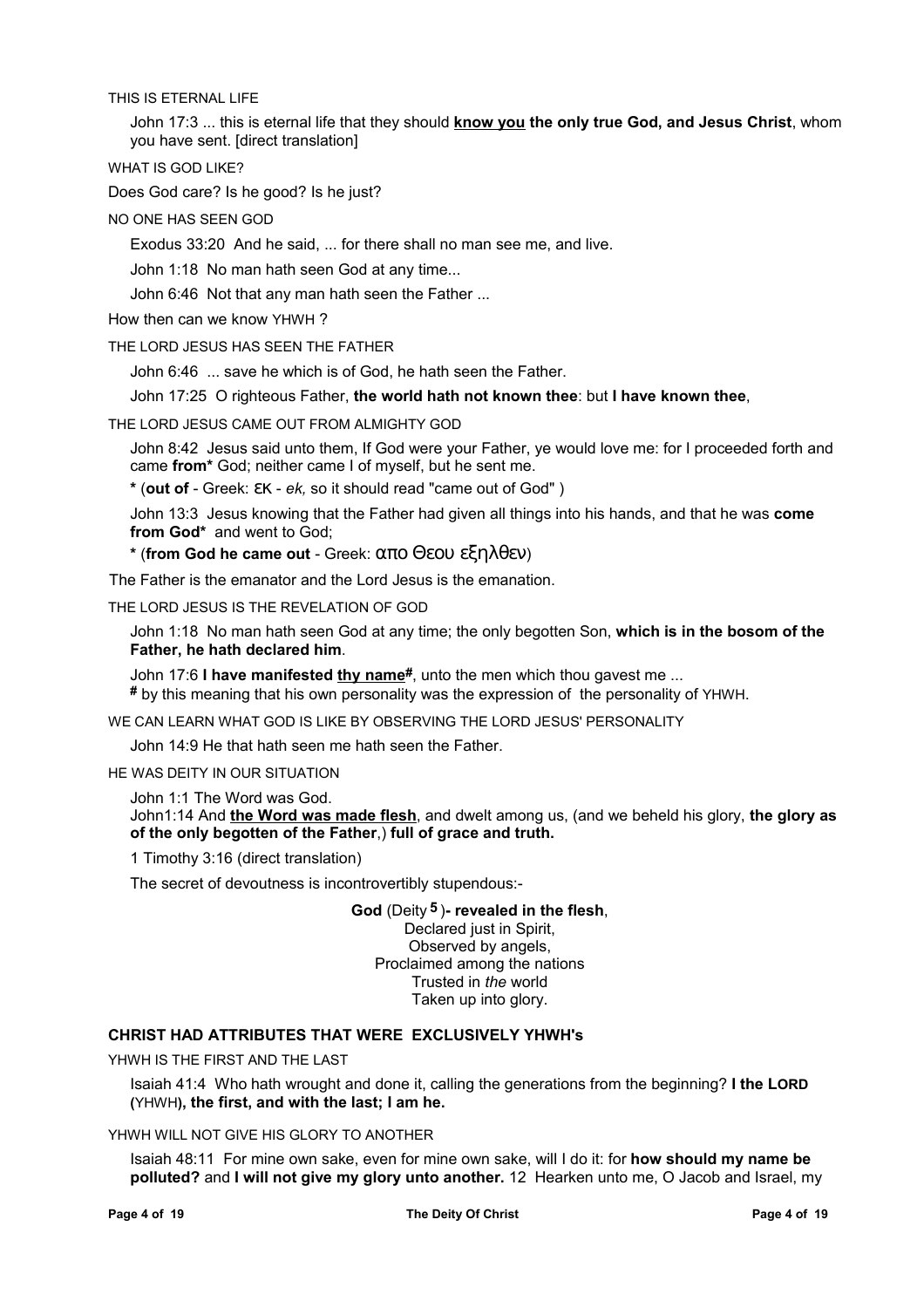called; I am he; **I am the first, I also am the last.**

YHWH IS THE ONLY GOD

Isaiah 44:6Thus saith the **LORD (**YHWH**)** the King of Israel, and his redeemer the **LORD (**YHWH**)** of hosts; **I am the first, and I am the last**; and **beside me there is no God**.

THE RISEN CHRIST CLAIMS TO BE THE FIRST AND THE LAST **!**

Revelation 1:11 Saying, I am Alpha and Omega, **the first and the last**:...12 And I turned to see the voice that spoke with me.... 13 ... one **like unto the Son of man**,...

17 ... he laid his right hand upon me, saying unto me, Fear not; **I am the first and the last**:

18 **I am he that lives and was dead; and, behold, I am alive for evermore ...**

Revelation 2:8 ... These things saith **the first and the last, which was dead, and is alive;**

Revelation 22:12 And, behold, **I** come quickly ... 13 **I** am Alpha and Omega, the beginning and the end, **the first and the last**.... 16 **I Jesus** ...

CHRIST IS THE CREATOR OF ALL THINGS

He was the means by which everything was created:-

Ephesians 3:9 ... God, who **created all things by Jesus Christ**:

He created the planets and the stars:-

Hebrews 1:2 Has in these last days spoken unto us by his Son, whom he hath appointed heir of all things, **by whom also he made the worlds**;

There is nothing that has not been created by him:-

John 1:1 In the beginning was the Word, and the Word was with God, and the Word was God. 2 The same was in the beginning with God. 3 **All things were made by him; and without him was not any thing made that was made.**

Nothing continues its existence without him:-

Colossians 1:16 For **by him (Christ) were all things created**, that are in heaven, and that are in earth, visible and invisible, whether they be thrones, or dominions, or principalities, or powers: all things were created **by him**, and **for him**:

17 And he is before all things, and **by him all things consist** (Greek: subsist).

Hebrews 1:3 Who being the brightness of his glory, and the express image of his person, and **upholding all things by the word of his power**, when he had by himself purged our sins, sat down on the right hand of the Majesty on high;

He created man in his own image:

Genesis 1:26 And **God** said, **Let us** make man **in our image**, after our likeness: ... 27 So **God** created man **in his own image**, in **the image of God** created he him ....

#### YHWH IS THE ONLY SAVIOUR !

Isaiah 43:11 I, even I, am the **LORD** {Hebrew: YHWH}; and **beside me there is no saviour**.

#### CHRIST IS OUR ONLY SAVIOUR !

Acts 4:12 **Neither is there salvation in any other**: for there is none other name under heaven given among men, whereby we must be saved.

GOD IS OUR SAVIOUR - CHRIST IS OUR SAVIOUR

Titus 3:4 But after that the kindness and love of **God our Saviour** toward man appeared,

6 Which he shed on us abundantly through **Jesus Christ our Saviour**;

2.Peter 1:1 "... our **God and Saviour** - **Jesus Christ** ..." [direct translation - see NOTE 8]

## GOD WAS IN CHRIST AS SAVIOUR

God sent Christ in a human body just like the bodies in which we sin:-

Romans 8:3 What the law could not do, in that it was weak through the flesh, God sending his own Son **in the likeness of sinful flesh**, and for sin, condemned sin in the flesh.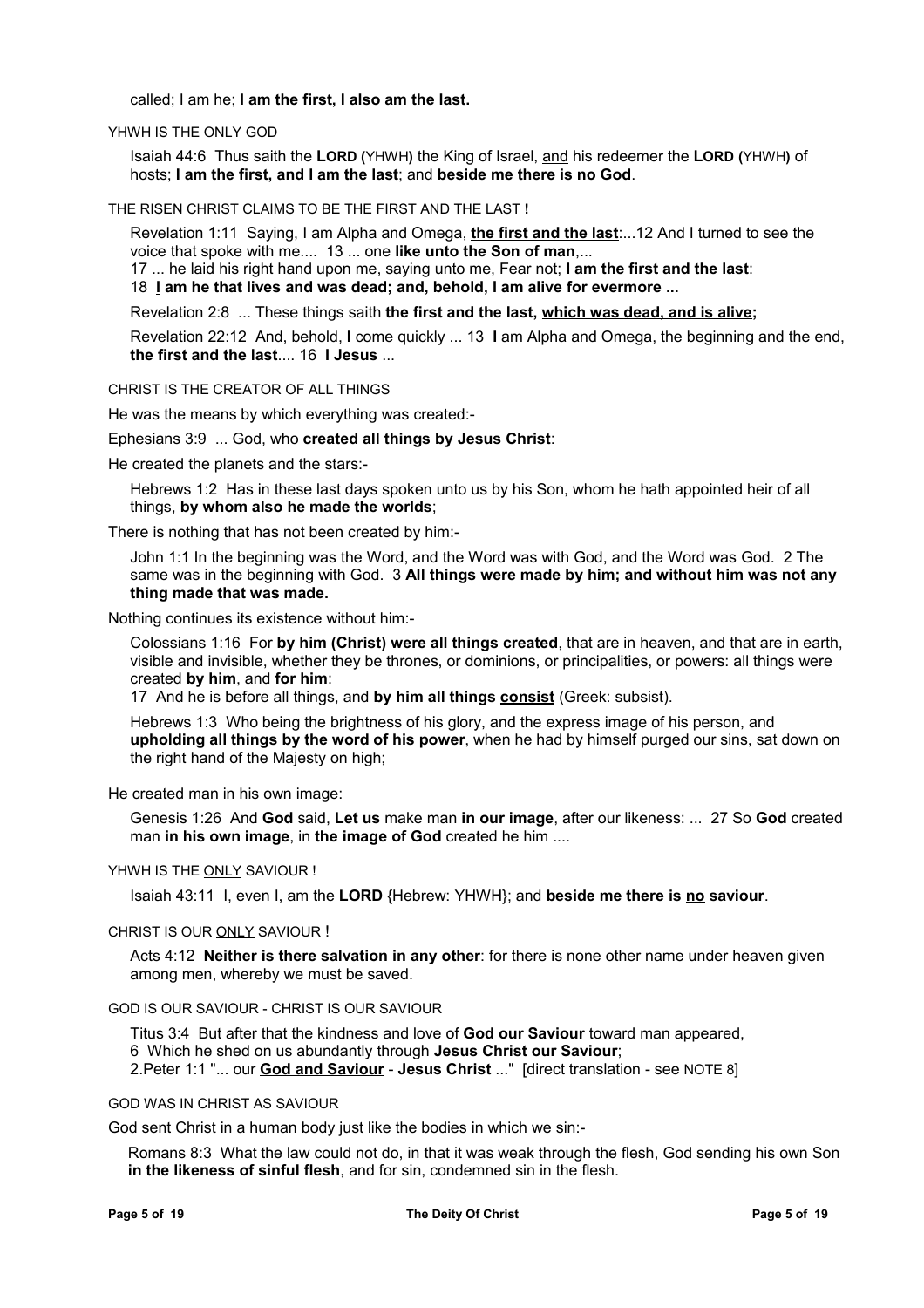In love Christ endured death in that body and God claims it as his expression of love.:-

Romans 5:8 But God commends his love toward us, in that, while we were yet sinners, Christ died for us.

God, in Christ, suffered death to bring about reconciliation between sinful man and God:

2 Corinthians 5:19 To wit, that **God was in Christ, reconciling the world unto himself,** not imputing their trespasses unto them; and hath committed unto us the word of reconciliation.

God purchased his church with his own blood:-

Acts 20:28 Take heed therefore unto yourselves, and to all the flock, over the which the Holy Ghost hath made you overseers, to feed **the church of God, which he hath purchased with his own blood.**

God functioned in and through Christ:-

John 14:10 Believest thou not that I am in the Father, and the Father in me? the words that I speak unto you I speak not of myself: but **the Father that dwells in me, he doth the works**.

#### CHRIST'S ASTOUNDING CLAIMS

John 11:25 Jesus said unto her, **I am the resurrection**, and **the life**: **he that believes in me**, though he were dead, yet **he shall live**:

John 8:12 Then spoke Jesus again unto them, saying, **I am the light of the world: he that follows me** shall not walk in darkness, but **shall have the light of life.**

John 10:10 **I am come that they might have life**, and that they might have it more abundantly.

John 12:46 **I am come a light into the world,** that **whosoever believes on me should not abide in darkness.**

John 14:6 Jesus saith unto him, **I am - the way, - the truth, and - the life: - no man cometh unto the Father, but by me.**

John 16:15 **All things that the Father hath are mine** ...

The Greek text says **All things whatsoever** (οσα) **the Father hath are mine** ...

Matthew 9:6 ... **the Son of man hath power\* on earth to forgive sins,**

**\***(Greek εξουσια - **authority**)

John 14:8 Philip saith unto him, Lord, show us the Father, and it suffices us. 9 Jesus saith unto him, Have I been so long time with you, and yet **hast thou not known me**, Philip? **he that hath seen me hath seen the Father**; and how sayest thou then, Show us the Father?

John 5:22 For **the Father** judges no man, but **hath committed all judgement unto the Son**: 23 That all **men should honour the Son, even as they honour the Father**. He that honours not the Son honours not the Father which hath sent him.

# **CHRIST WAS WORSHIPPED**

CHRIST SAID THAT ONLY YHWH SHOULD BE WORSHIPPED

Matthew 4:10 Then saith Jesus unto him, Get thee hence, Satan: for it is written, **Thou shalt worship the Lord thy God,** and him only shalt thou serve.

PETER AND ANGELS REFUSED WORSHIP

Acts 10:25 And as Peter was coming in, Cornelius met him, and fell down at his feet, **and worshipped him.** 26 But Peter took him up, saying, **Stand up; I myself also am a man.**

EVEN CHRIST'S ANGEL REFUSED WORSHIP INSISTING THAT GOD BE WORSHIPPED

Revelation 22:8 ... **I John ...fell down to worship before the feet of the angel** which showed me these things. 9 Then saith he unto me, **See thou do it not**: for I am thy fellowservant, and of thy brethren the prophets, and of them which keep the sayings of this book: **worship God**.

CHRIST ACCEPTED WORSHIP AND DID NOT REBUKE HIS WORSHIPPERS

Matthew 8:2 And, behold, there came a leper and **worshipped him**, saying, Lord, if thou wilt, thou canst make me clean.

Matthew 9:18 ... there came a certain ruler, and **worshipped him**, saying, My daughter is even now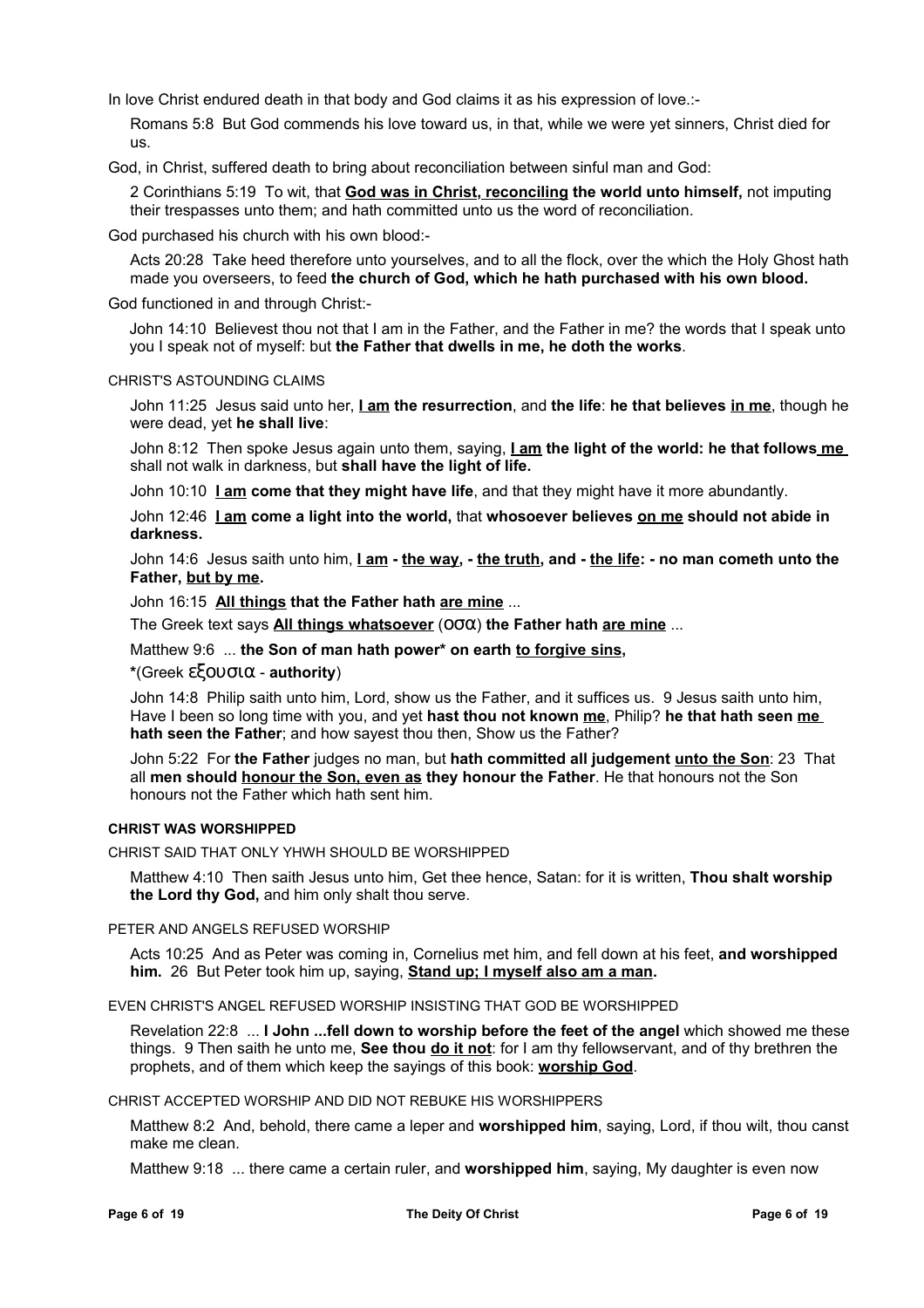dead: but come and lay thy hand upon her, and she shall live.

Matthew 14:33 Then they that were in the ship came and **worshipped him**, saying, Of a truth thou art the Son of God.

Matthew 15:25 Then came she and **worshipped him**, saying, Lord, help me.

Matthew 28:9 ... Jesus met them (his disciples) ... And they came and held him by the feet, and **worshipped him**.

Matthew 28:17 And when they saw him, they **worshipped him**: but some doubted.

Mark 5:6 But when he saw Jesus afar off, he ran and **worshipped him**,

Luke 24:52 And they **worshipped him**, and returned to Jerusalem with great joy:

John 9:38 And he said, Lord, I believe. And he **worshipped him**.

YHWH COMMANDED ALL THE ANGELS TO WORSHIP THE LORD JESUS

Hebrews 1:6 And again, when he brings in the firstbegotten into the world, he saith, And **let all the angels of God worship him**.

### **THE GODHEAD**

Colossians 2:9 For in him dwells all **the fullness of the Godhead\*** bodily.

[\*Greek *theotees* = god-ness, god-essence, from: *theos* = god**1**, that which is worshipped. The Greek word *theotees* occurs only this once in the New Testament**2**]

ALL that god-ness (the WHOLE essence of the one *theos*) dwelt in the Lord Jesus' body. Note the contrast with "philosophy and vain deceit" in verse 8.

Colossians 2:8 Beware lest any man spoil you through philosophy and vain deceit, after the tradition of men, after the rudiments of the world, and not after Christ. 9 **For** in him dwells all the fullness of the Godhead bodily.

The word "bodily" emphasises that the whole essence of the Godhead was there in reality, not representatively.

# **MANIFESTATIONS OF YHWH [Theologians call these appearances "theophany"]**

Nobody can see God ( John 1:18 "No man hath seen God at any time" ). So who was seen in the following incidents:

### VISITING ABRAHAM ?

Genesis 18:1 And the LORD (YHWH) appeared unto him in the plains of Mamre: and he sat in the tent door in the heat of the day; 2 And he lift up his eyes and looked, and, lo, three men stood by him: and when he saw them, he ran to meet them from the tent door, and bowed himself toward the ground, 3 And said, My Lord, if now I have found favour in thy sight, pass not away, I pray thee, from thy servant: 8 And he took butter, and milk, and the calf which he had dressed, and set it before them; and he stood by them under the tree, and they did eat.

13 And the **LORD (**YHWH**)** said unto Abraham, Wherefore did Sarah laugh, saying, Shall I of a surety bear a child, which am old? 14 Is any thing too hard for the **LORD (**YHWH**)**? At the time appointed I will return unto thee, according to the time of life, and Sarah shall have a son.

#### IN THE FIERY FURNACE?

Daniel 3:25 He (King Nebuchadnezzar) answered and said, Lo, I see four men loose, walking in the midst of the fire, and they have no hurt; and the form of the fourth is **like the Son of God**. [or "a son of a god"]

## IN ISAIAH'S VISION ?

Isaiah was distressed because he had seen YHWH

Isaiah 6:5 Then said I, Woe is me! for I am undone; because I am a man of unclean lips, and I dwell in the midst of a people of unclean lips: for mine eyes have seen the King, the LORD (YHWH) of hosts.

John is referring to Isaiah's vision of YHWH in when he says that Isaiah saw Jesus' glory

In John 12 he quotes Isaiah 6:9-10

John 12:39 Therefore they could not believe, because that Isaiah said again, 40 He hath blinded their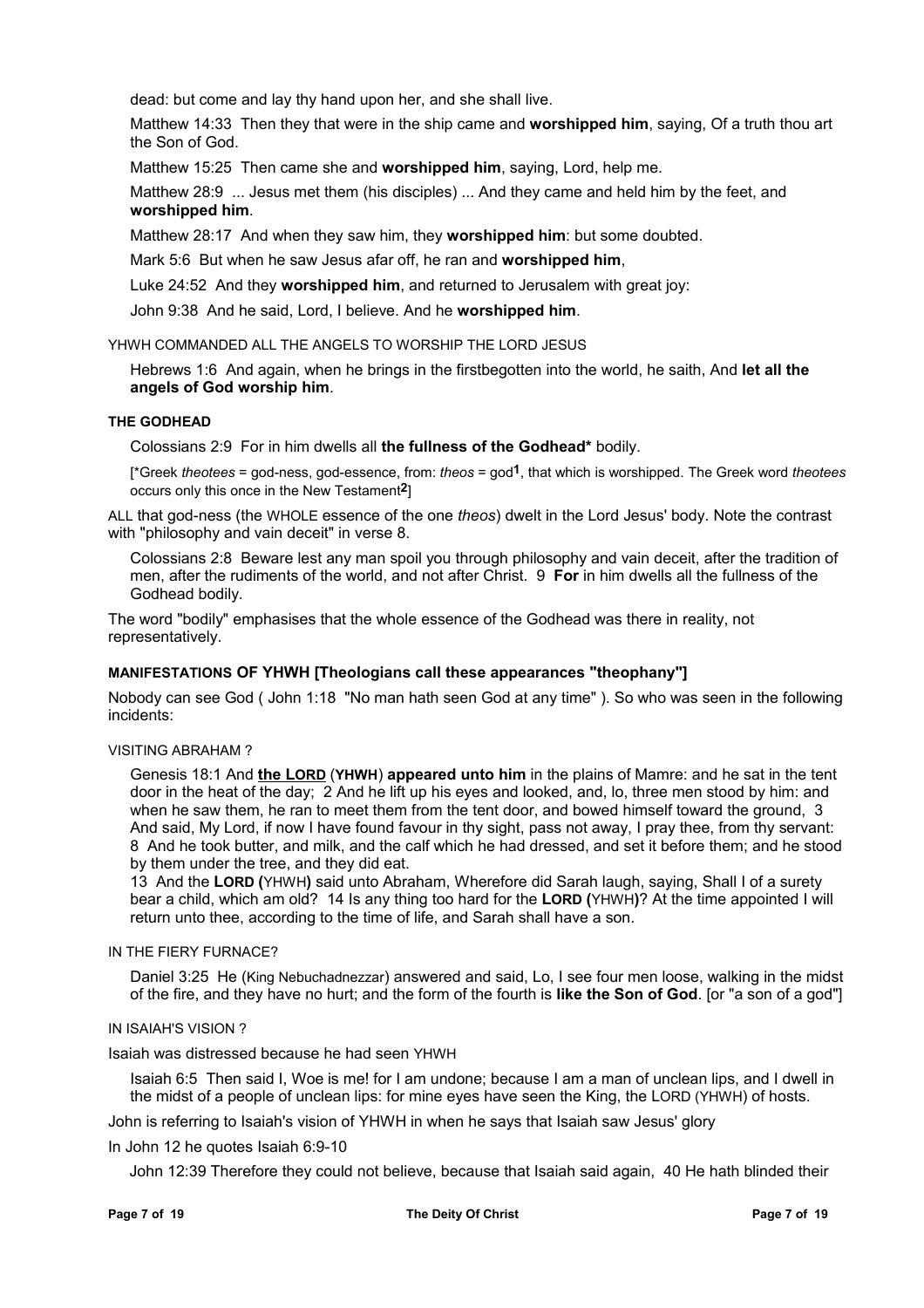eyes, and hardened their heart; that they should not see with their eyes, nor understand with their heart, and be converted, and I should heal them. 41 These things said Isaiah, when he saw his glory, and spoke of him (Jesus)."

So in Isaiah's vision of YHWH he was beholding the Lord Jesus.

Similarly In Revelation John sees "the first and the last" (i.e. YHWH) who was dead and is alive (i.e. The Lord Jesus) appearing like a son of man.

Revelation 1:11 Saying, I am Alpha and Omega, **the first and the last**: ... 12 And I turned to see the voice that spoke with me. And being turned, I saw 13 ... one like unto *the* Son of man 18 I am he that lives, and **was dead**; and, behold, I **am alive** for evermore ...

# **HIS PRE-EXISTENCE**

HE HAS BEEN ENTERING INTO ACTION IN THE WORLD FROM THE VERY BEGINNING

Micah 5:2 But thou, Bethlehem Ephratah, though thou be little among the thousands of Judah, yet out of thee shall he come forth unto me that is to be ruler in Israel; **whose goings forth have been from of old, from everlasting**. [**or:** whose procedures have been from the very start, from time eternal]

This is quoted with reference to the Lord Jesus in Matthew 2:6

And thou Bethlehem, in the land of Judah, art not the least among the princes of Judah: for out of thee shall come a Governor, that shall rule my people Israel.

HE IS FROM HEAVEN:

John 8:23 And he said unto them, Ye are from beneath; **I am from above**: ye are of this world; **I am not of this world.**

# HE IS BEFORE EVERYTHING

Colossians 1:17 And he is before all things ...

The Lord Jesus is called the WORD**1** of God. Revelation 19:13 "And he was clothed with a vesture dipped in blood: and his name is called **The Word of God**."

The WORD of God was already in existence at the beginning:

John 1:1 In the beginning **was the Word1** ... [ εν αρχη ην ο λογος<sup>1</sup>]

Note that John 1:1 does not use a Greek verb such as *ginomai* (γινοµαι - to become) to express the idea that the WORD came into being at the beginning. It has the verb *estin* (εστιν - *to be*) indicating that he already "was" in existence at the very beginning.

Genesis 1:26 And God said, **Let us** make man in **our** image, after our likeness: ... 27 So **God** created man in **his own** image, in **the image of God** created he him ....

HE IS THE ETERNAL LIFE:

God is eternal so it follows that his Word is eternal.

In 1.John 1-2 the Lord Jesus, whom the apostles knew personally, is called "the eternal life":

1 John 1:1 That which was from the beginning, which we have heard, which we have seen with our eyes, which we have looked upon, and **our hands have handled, of the Word 1 of life**; 2 (For **the life was manifested, and we have seen it**, and bear witness, and show unto you **that eternal life**, which was with the Father, and was manifested unto us:)

THE WORD WAS GOD !

John 1:1

In the beginning was the Word**\***, and the Word**\*** was with God, and the Word**\*** was God. [εν αρχη ην ο λογος και ο λογος ην προς τον Θεον και Θεος ην ο λογος]

**\*** Greek λογος - *logos* 

John 1:1 is typical of a Hebrew build-up to paradoxical crescendo:-

• In the beginning was the Word Amazing! The Word was already there at the beginning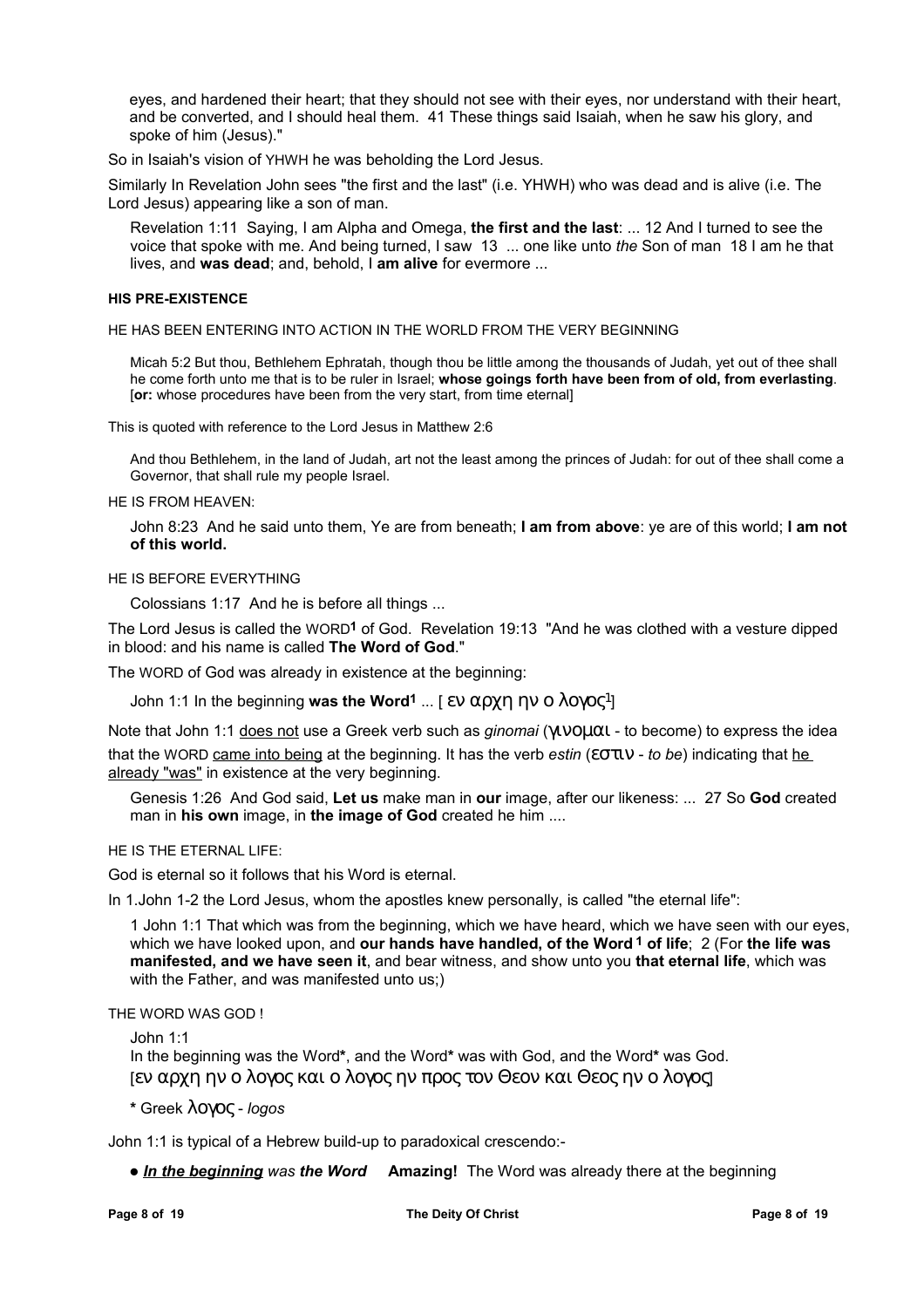l *and - the Word was with God* **More amazing!** The Word was already there with the God

l *and - the Word was God* **Absolutely amazing!** The Word was actually **God**.

[The import of this fantastic Hebraism is lost in the feeble and dubious translation "The Word was a god"]**3**

**\_\_\_\_\_\_\_\_\_\_\_\_\_\_\_\_\_\_\_\_\_\_\_\_\_\_\_\_\_\_\_\_\_\_\_\_\_\_\_\_\_\_\_\_\_\_\_\_\_\_\_\_\_\_\_\_\_\_\_\_\_\_\_\_\_\_\_\_\_\_\_\_\_\_\_\_\_\_\_\_\_\_\_\_\_\_**

The Holy Spirit then carefully points out that he had a distinctive identity:

John 1:2 **The same** was in the beginning **with God.**

# **2 - ANSWERS TO CLAIMS THAT THE BIBLE DENIES HIS DEITY**

## **THE CLAIM THAT HE WAS THE FIRST BEING TO BE CREATED**

THE BEGINNING OF GOD'S CREATION [ beginning, origin: αρχη *arche*]

Rev. 3:14 ...These things saith the Amen ... the **beginning** of the creation of God

Here *arche* means the Lord was the origin or source of the creation. To insist that *arche* here means the Lord was the first to be created would contradict passages such as John 1:3 where it says that everything was made **by** him - not **with** him.

FIRSTBORN OF ALL CREATION [ firstborn, firstbegotten: πρωτοτοκος *prototokos*]

Colossians 1:15 Who is the image of the invisible God, the **firstborn** of every creature:

Here *prototokos* is used figuratively of the Lord Jesus' supremacy over all the creation.

In the scriptures the word "firstborn" several times denotes the supremacy normally belonging to the firstborn, and is used that way when referring to those who are not actually physical firstborn:

Jeremiah 31:9 .... for I am a father to Israel, and Ephraim is my firstborn. [Reuben was the firstborn of Jacob by Leah (Genesis 29:32, 49:3) but the birthright was given to Joseph's sons because of Reuben's immoral act with Bilhah (Gen.35:22, 49:4, 1.Chronicles 5:1)]

Exodus 4:22 And thou shalt say unto Pharaoh, Thus saith the LORD, **Israel is my son, even my firstborn.** [Jacob (Israel) was not the firstborn but he acquired the birthright of the firstborn]

Psalm 89:20 I have found **David** my servant; with my holy oil have I anointed him: 27 Also **I will make him my firstborn, higher than the kings of the earth**.

Colossians 1:18 And he is the head of the body, the church: who is the beginning, the **firstborn** from the dead; that in all things he might have the pre-eminence

Romans 8:29 For whom he did foreknow, he also did predestinate to be conformed to the image of his Son, **that he might be the firstborn among many brethren**.

Revelation 1:5 And from Jesus Christ, who is the faithful witness, and the **first begotten of** the dead, and **the prince of** the kings of the earth. Unto him that loved us, and washed us from our sins in his own blood,

# **THE CLAIM THAT HE WAS NOT GOD BECAUSE HE SAID ONLY GOD IS GOOD**

Mark 10:18 18 And Jesus said unto him, Why callest thou me good? there is none good but one, that is, God.

Evidently the Lord asked him this question to make him think seriously about the implications of his statement. If the Lord Jesus was good then he was God. What kind of person would say that the Lord Jesus was not good? The Lord Jesus was sinless and good. (John 8:46 Which of you convinces me of sin? Hebrews.4:15 ... without sin. 2.Corinthians 5:21 ... him ... who knew no sin ... Acts 10:38 ... Jesus of Nazareth ... who went about doing good ...).

# **THE CLAIM THAT HE WAS ONLY A GOD, NOT THE GOD**

Psalm 82:6 "I have said, Ye are gods; and all of you are children of the most High).

[The J.W. translation of John 1:1 reads "... the Word was a god"**3** See "THE WORD WAS GOD" above].

It is claimed that the Lord Jesus was a god only in the sense that the nations spiritual leaders are described as gods in John 10:30-39, where the Lord Jesus is quoting from Psalm 82:6.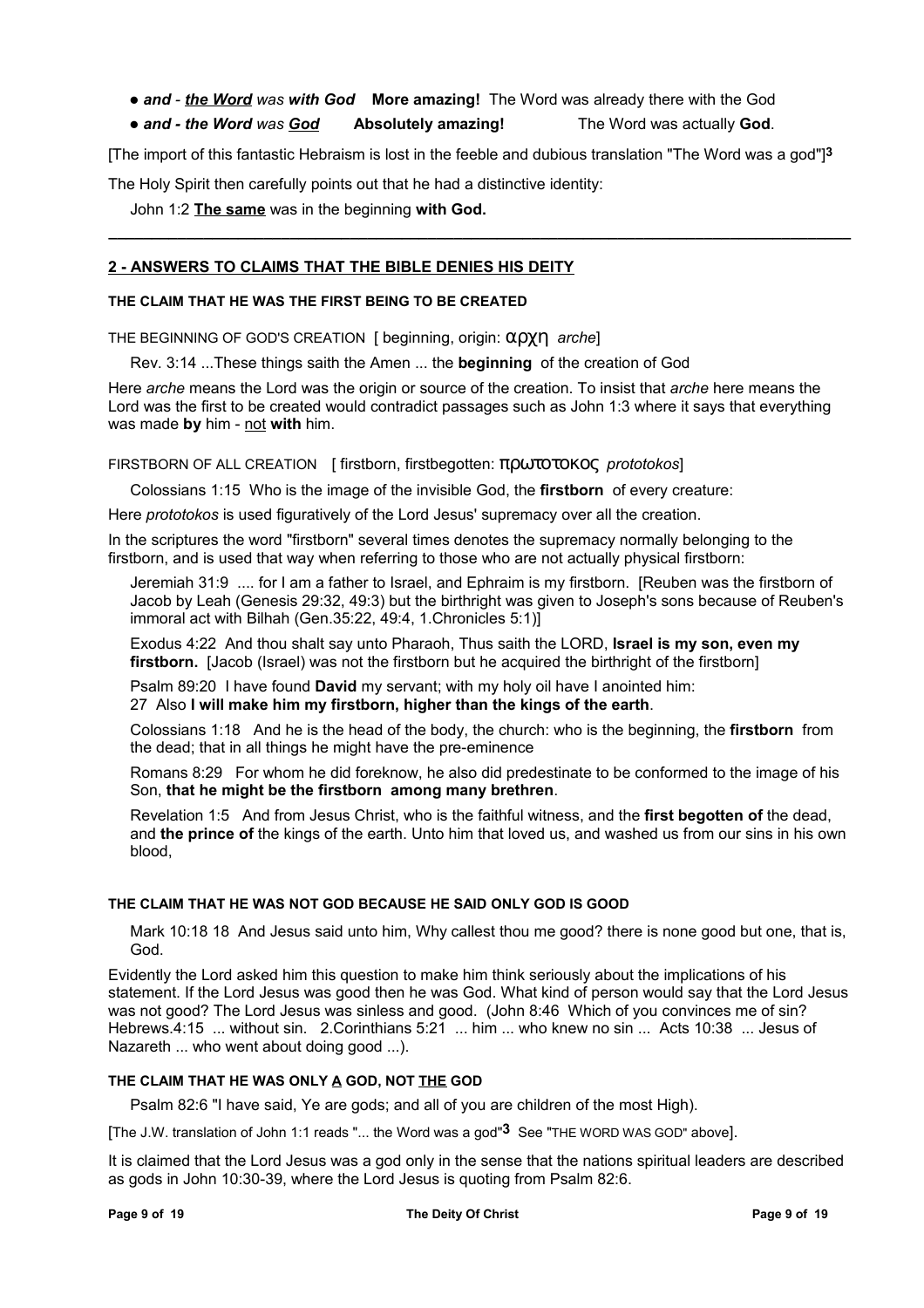If, as is claimed, the Jesus was defusing a dangerous situation by saying that he was claiming to be no more than a spiritual leader why did his accusers still want to arrest him (v.39).

[See "YE ARE GODS" in "Further Studies" on the *Simple Christianity* CD]

# **THE CLAIM THAT HE WAS ONLY LIKE GOD**

HE WAS IN THE FORM OF GOD

Philippians 2:6 ... being in **the form\* of God** ...

He was in **the "form" of god** in the same way that he took on **the "form" of a servant**.

Philippians 2:7 ... took upon him **the form\* of a servant** ...

**\*** µορφη, "form", refers to the intrinsic role of a person or thing, whereas σχηµα "fashion" (in verse 8) refers to what is apparent outwardly.

Philippians 2:8 And being found in **fashion** (σχηµα) as a man, he humbled himself, and became obedient unto death, even the death of the cross.

In heaven the Lord Jesus had the actual intrinsic role of God (that which is worshipped). He relinquished its prestige and took on himself the actual intrinsic abject role of a slave.

### HE WAS IN THE IMAGE OF GOD

**A)** 2.Corinthians 4:4 ... Christ, who is **the image** of God ... Colossians1:15 Who is **the image of the invisible God** ...

In both these passages the word image is from *eikon* (εικων) which in these verses is used to indicate an actual real thing. In 1.Corinthians 15:49 and Hebrews 10:1 are examples of the use off *eikon* to denote the real thing:

1.Corinthians 15:49 And as we have borne the **image** (εικων eikon) of the earthy, we shall also bear the **image** (εικων eikon) of the heavenly.

We have real earthly bodies. We will have real heavenly bodies (1 Cor.15:44)..

And in Hebrews 10:1 it is contrasted with imitation ("shadow"):

Hebrews 10:1 ... the law having **a shadow** of good things to come, and not the very **image** (εικων eikon) of the things ...

The Lord Jesus is the exact revelation of the essence of the invisible God.

John 14:9 Jesus saith unto him, Have I been so long time with you, and yet hast thou not **known me**, Philip? **he that hath seen me hath seen the Father**; and how sayest thou then, Show us the Father?"

**B)** Hebrews 1:3 Who (i.e. *God's Son*) being the brightness of his glory, and the **express image** of his (i.e. *God's*) **person**, ...

The "express image" are from the one Greek word *karacter* (χαρακτηρ). In the New Testament it occurs only here. The Greek word character initially denoted an engraving tool, then the unique image engraved in a die. Such dies were used to stamp wax seals to guarantee authenticity or certify authority or signify ownership.

The word "person" is from *hupostasis* (υποστασις) meaning substance or essence.

So the figure of speech "the express image of his person" portrays the Son of God as God's essence uniquely engraved in a die. This complements the preceding phrase: "Who being the brightness of his glory".

"Brightness", from *apaugasma* (απαυγασµα), means the radiance from a light source.

The Son is the enlightening radiance of God's glory and the unique engraving of God's essence. He is Deity uniquely impressing his authentic authoritative signature on his every work, from creating the worlds to purging our sins.

Hebrews 1:2 Has in these last days spoken unto us by his Son, whom he hath appointed heir of all things, by whom also he made the worlds; 3 Who being the brightness of his glory, and the express image of his person, and upholding all things by the word of his power, when he had by himself purged our sins, sat down on the right hand of the Majesty on high;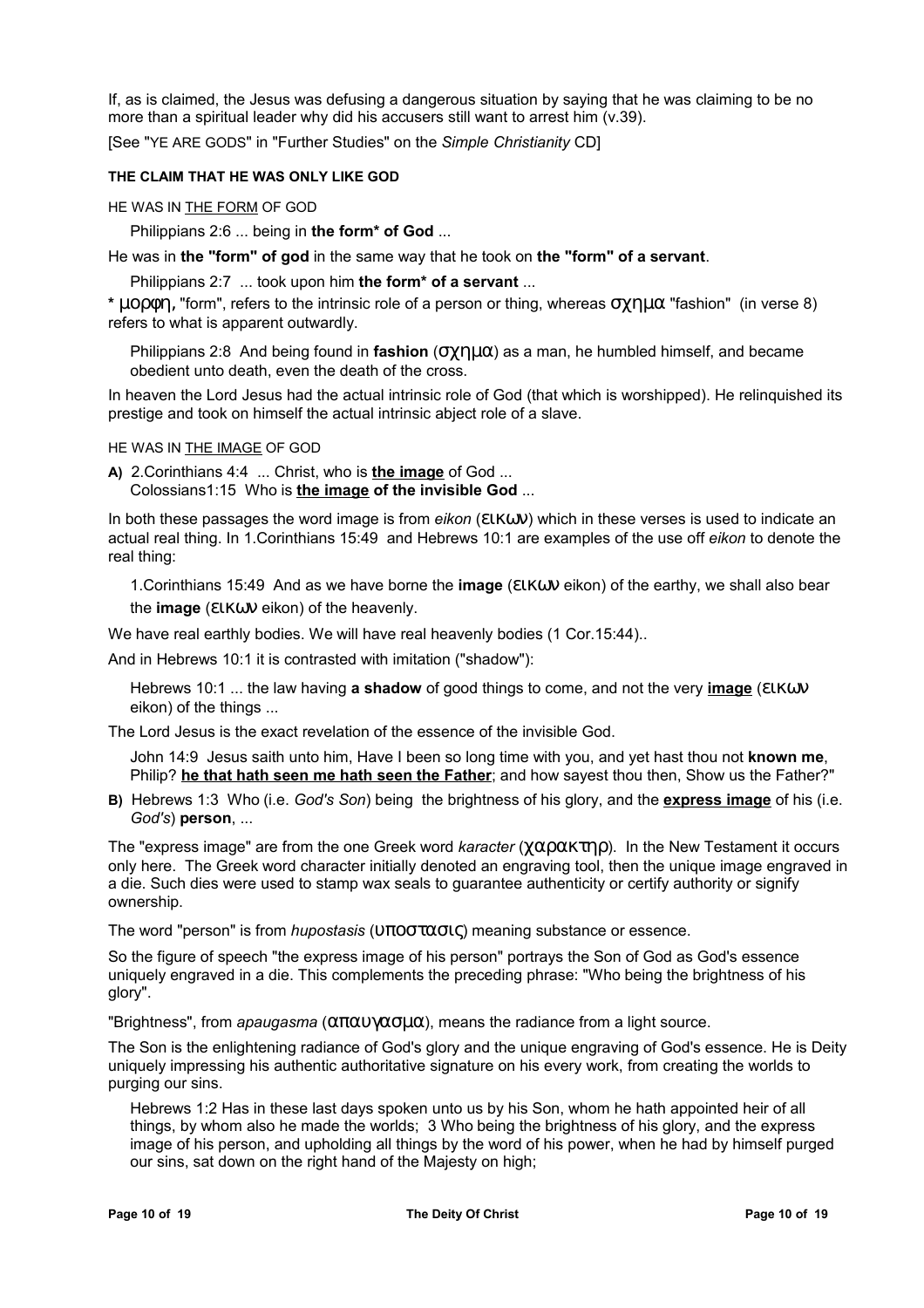# **THE CLAIM THAT HE WAS ONLY AN ANGEL**

THE LORD GOD'S ANGEL REFUSED WORSHIP, INSISTING GOD SHOULD BE WORSHIPPED

The Lord God has an angel:

Revelation 22:6 ... **the Lord God** of the holy prophets **sent his angel** to show unto his servants the things which must shortly be done.

The Lord Jesus was not that angel. In fact the Lord God's angel was also spoken of as the Lord Jesus' angel:

Revelation 1:1 The Revelation of **Jesus Christ**, which God gave unto **him** ... **he** sent and signified it by **his angel** unto his servant John

Revelation 22:16 I **Jesus** have sent **mine angel** to testify unto you these things ...

That angel refused worship, insisting that God should be worshipped:

Revelation 22:8 And I John saw these things, and heard them. And when I had heard and seen, **I fell down to worship before the feet of the angel** which showed me these things. 9 Then saith he unto me, **See thou do it not:** for I am thy fellowservant, and of thy brethren the prophets, and of them which keep the sayings of this book: **worship God.**

EVERY ONE OF GOD'S ANGELS WORSHIPPED THE LORD JESUS

YHWH commanded all the angels to worship the Lord Jesus. So the Lord Jesus was not an angel.

Hebrews 1:6 And again, when he brings in the firstbegotten into the world, he saith, And **let all the angels of God worship him.**

HE WAS NOT AN ANGEL EITHER BEFORE OR AFTER HIS BIRTH

The Lord Jesus did not **take on** the nature of angels when he came into the world. so he was not an angel before his birth. At his birth he did not take on the nature of angels so he did not become an angel at birth. He has never been an angel.

Hebrews 2:16 For verily he **took not on him the nature of angels**; but he took on him the seed of Abraham

HE CREATED ALL THE ANGELS

They were all, every one of them, created by him. He obviously did not create himself. So he is not an angel.

Colossians 1:16 For **by him** were **all things** created, that are in heaven, and that are in earth, visible and invisible, whether they be thrones, or dominions, or principalities, or powers: **all things** were created **by him** ...

HE EXISTED BEFORE ANY OF THE ANGELS

Colossians 1:17 ... **he is before all things** ...

EVERY ONE OF THE ANGELS WERE CREATED FOR HIM

They were created for him and without him they could not subsist.

Colossians 1:16 ... **all things#** were created ... **for him**: 17 ... and **by him all things# consist**\*.

\*("consist" Greek συνιστηµι *sunistaymi* - hold together, subsist)

**#** these underlined phrases are emphatic in the original Greek text.

HE IS MORE THAN AN ANGEL

Hebrews 1:13 But **to which of the angels** said he at any time, **Sit on my right hand, until I make thine enemies thy footstool**?

This was never said to an angel but here it is applied to the Lord Jesus so he is not an angel. The emphasis here is that he is more than an angel. The angels have an auxiliary role:

Hebrews 1:14 Are they not all ministering spirits, sent forth to minister for them who shall be heirs of salvation?  $\_$  , and the set of the set of the set of the set of the set of the set of the set of the set of the set of the set of the set of the set of the set of the set of the set of the set of the set of the set of the set of th

# **3 - QUESTIONS ABOUT THE DEITY OF THE LORD JESUS** (and SEE 5)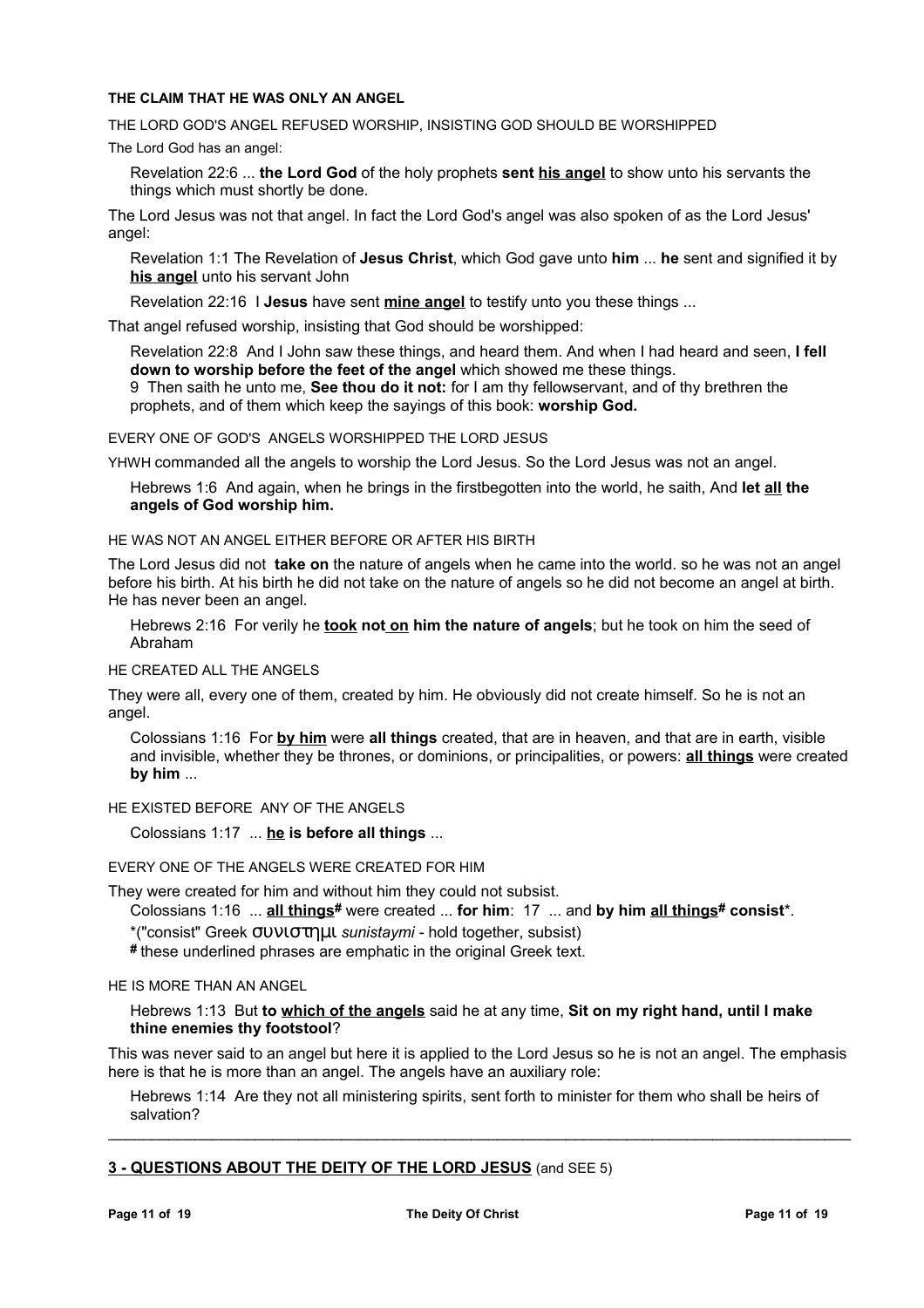The Bible answer to the questions raised in this and the next section is given after the next section in the section headed "THE BIBLE'S ANSWER ... "

# THE LORD JESUS CLAIMED TO BE FOUAL TO GOD THE FATHER

The apostle John explained that the Lord Jesus made himself equal with God in saying God was his Father:-

John 5:17 But Jesus answered them, My Father works hitherto, and I work. 18 Therefore the Jews sought the more to kill him, **because he** not only had broken the Sabbath, but **said also that God was his Father, making himself equal with God.**

# **HOW CAN HE BE EQUAL TO GOD AND YET GOD BE HIS HEAD?**

1 Corinthians 11:3 "the head of Christ is God."

### **HOW COULD HE BE GOD AND THERE BE THINGS HE DID NOT KNOW?**

Mark 13:32 "But of that day and that hour knows no man, no, not the angels which are in heaven, **neither the Son**, but the Father."

# **HOW COULD HE BE GOD AND HAVE TO DEVELOP PHYSICALLY AND MENTALLY?**

Luke 2:40 And the child grew, and waxed strong in spirit, filled with wisdom: and the grace of God was upon him.

### **HOW COULD HE BE GOD AND BE TIRED? GOD NEVER TIRES.**

Isaiah 40:28 Hast thou not known? hast thou not heard, that the everlasting God, the LORD, the Creator of the ends of the earth, faints not, neither is weary? there is no searching of his understanding.

John 4:6 ... Jesus therefore, being wearied with his journey, sat thus on the well ...

#### **HOW CAN GOD BE EXALTED TO THE RIGHT HAND OF HIMSELF?**

Philippians 2:9 Wherefore God also hath highly exalted him ...

Acts 2:33 Therefore being by the right hand of God exalted ...

# **GOD IS ONE - HOW CAN THREE BE ONE?**

Deuteronomy 6:4 Hear, O Israel: **The Lord our God is one Lord**:

1 Timothy 2:5 For **there is one God,** and one mediator between God and men, the man Christ Jesus; Galatians 3:20 ... **God is one.**

Isaiah 44:6Thus saith the **LORD (**YHWH**)** ... **beside me there is no God**.

The Lord Jesus himself said there is one God:

Mark 12:29ff And **Jesus answered** him, The **first** of all the commandments is, Hear, O Israel; **The Lord our God is one Lord**: ...

# **WHY WOULD GOD TALK TO HIMSELF?**

"My God, My God, why have You forsaken Me?" (Mark 15:34)

# **HOW CAN GOD BE OBEDIENT TO HIMSELF?**

John 8:28 Then said Jesus unto them ... I do nothing of myself ... 29 ... I do always those things that please him (the Father).

Hebrews 5:8 Though he were a Son, yet learned he obedience by the things which he suffered;

### **HOW CAN GOD MEDIATE BETWEEN HIMSELF AND MAN**

1 Timothy 2:5 For there is one God, and **one mediator between** God and men, the man Christ Jesus; In mediation there are two separate parties and a go-between, so how can one party be the go-between.

Galatians 3:20 **Now a mediator is not a mediator of one, but God is one.**

# **HOW CAN GOD HAVE A GOD?**

John 20:17 Jesus said to her ... for I am not yet ascended to ... **my God, and your God.**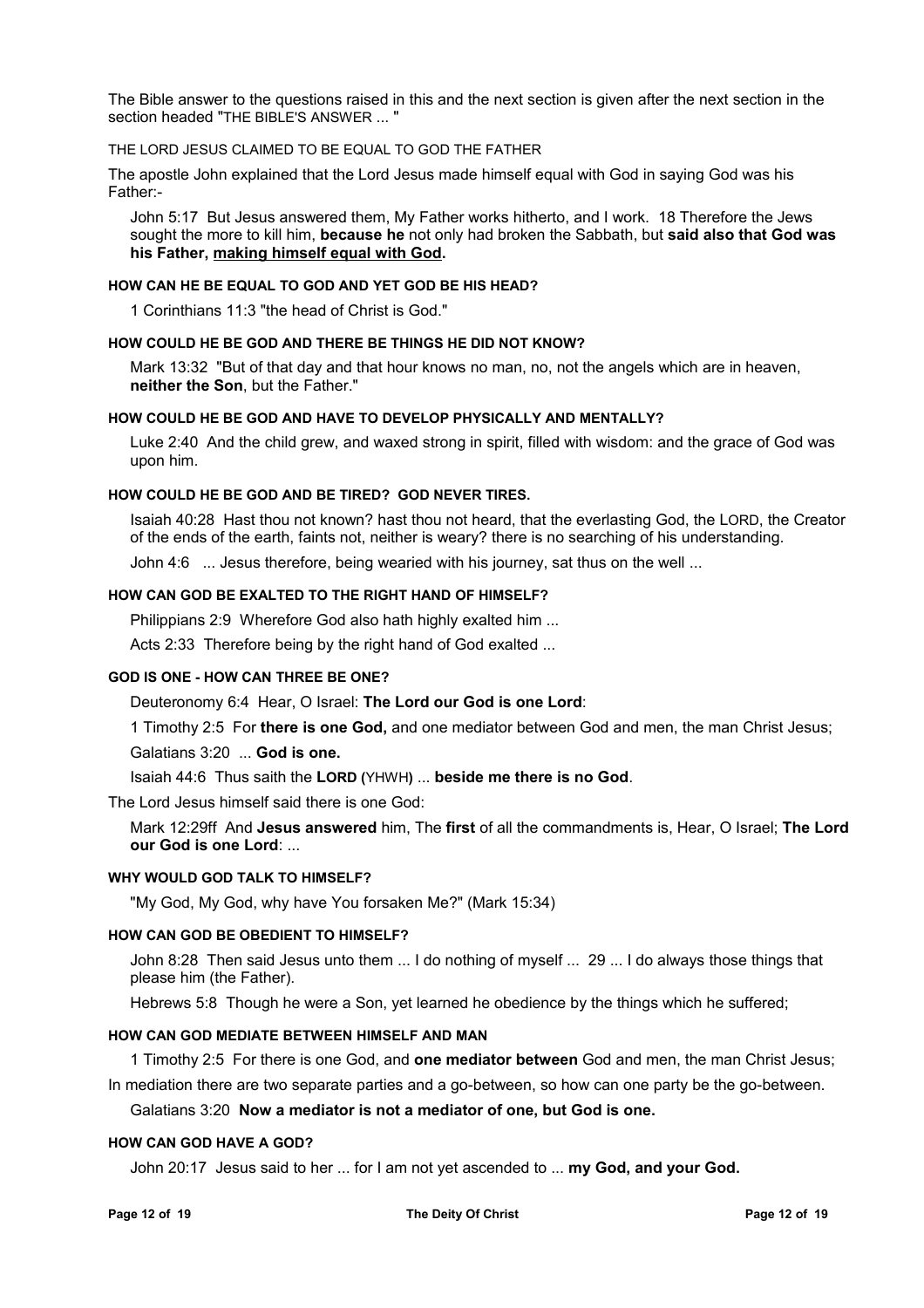# **4 - QUESTIONS ABOUT THE LORD BEING THE SON OF GOD** (and SEE 5)

The Bible answer covering all the questions raised in this section is given in the next section headed "THE BIBLE'S ANSWER ... " However clarification on specific points are given in square brackets [ ] in this section.

THE BIBLE ASSERTS THAT THE LORD JESUS IS THE SON OF GOD

The confession of faith of the first Christians was: "I believe that Jesus Christ is the Son of God" (Matthew 16:16; Acts 8:37).

Many times in Scripture, Jesus is called the Son of God. He is also called the "only begotten" Son of God (John 1:14,18; 3:16). This expression indicates that no one else is 'Son of God' in the same sense that He is. At His baptism the Father announced: "You are My beloved Son, in whom I am well pleased" (Mark 1:11). When He was transfigured, the Father declared to His disciples: "This is My beloved Son. Hear Him!" (Mark 9:7).

So sceptics raise the following questions:

## **HOW CAN HE BE THE SON OF ALMIGHTY GOD AND ALSO BE ALMIGHTY GOD?**

### **HOW CAN HE BE EQUAL TO AND YET NOT BE AS GREAT AS HIS FATHER?**

"My Father is greater than I" John 14:28

### **HOW CAN HE BE EQUAL TO AND YET KNOW LESS THAN HIS FATHER KNOWS?**

"But of that day and that hour knows no man, no, not the angels which are in heaven, **neither the Son**, but the Father." Mark 13:32

# **HOW CAN HE BE EQUAL TO AND YET HAVE LESS AUTHORITY THAN HIS FATHER?**

Matthew 20:23 Jesus says to the sons of Zebedee: "but to sit on My right hand and on My left is not Mine to give, but it is for those for whom it is prepared by My Father"

**[**A simple explanation for this verse is that who would sit on the Lord Jesus' right and left hand sides in his kingdom had already been decided ("for whom it is prepared").**]**

# **HOW COULD GOD ABANDON HIS ONLY BELOVED SON?**

"My God, My God, why have You forsaken Me?" Mark 15:34 (Psalm 22:1)

**[**According to verse 24 of Psalm 22 and to Hebrews 5:7 God did not forsake his Son. The Jews thought he had - which could be why the Lord drew their attention to that Psalm.

Psalm 22:23 Ye that fear the LORD, praise him; .. 24 For **he hath not** ... **hid his face from him**; but when he cried unto him, he heard.

Hebrews 5:7 Who in the days of his flesh, when he had offered up prayers and supplications with strong crying and tears unto him that was able to save him from death, **and was heard** in that he feared;

God was actually in Christ, even on the cross, through it reconciling the world unto himself:

2 Corinthians 5:19 To wit, that God was in Christ, reconciling the world unto himself, not imputing their trespasses unto them; and hath committed unto us the word of reconciliation.

The Father knew the pain and anguish His only well beloved Son went through. However the fact remains that the Lord Jesus still personally suffered it all as a man - Why?**]**

### **HOW CAN YOU POSSIBLY BELIEVE THAT A MAN CAN BE GOD?**

**[**With man this is not possible. First it must be clearly understood that the question is not: Can a man become God? but: Can God become man?

One might ask the enquirer "But do you believe that it would be impossible for God to become a man?". For non-believers this concept night be a problem but those who believe that nothing is impossible with God are obliged to answer "that is no problem for God" to this question.

But the question remains - "Why?"**]**

# **5 - THE BIBLE'S ANSWER - GOD IN CHRIST - BECAME MAN IN ORDER TO:**

 $\_$  , and the set of the set of the set of the set of the set of the set of the set of the set of the set of the set of the set of the set of the set of the set of the set of the set of the set of the set of the set of th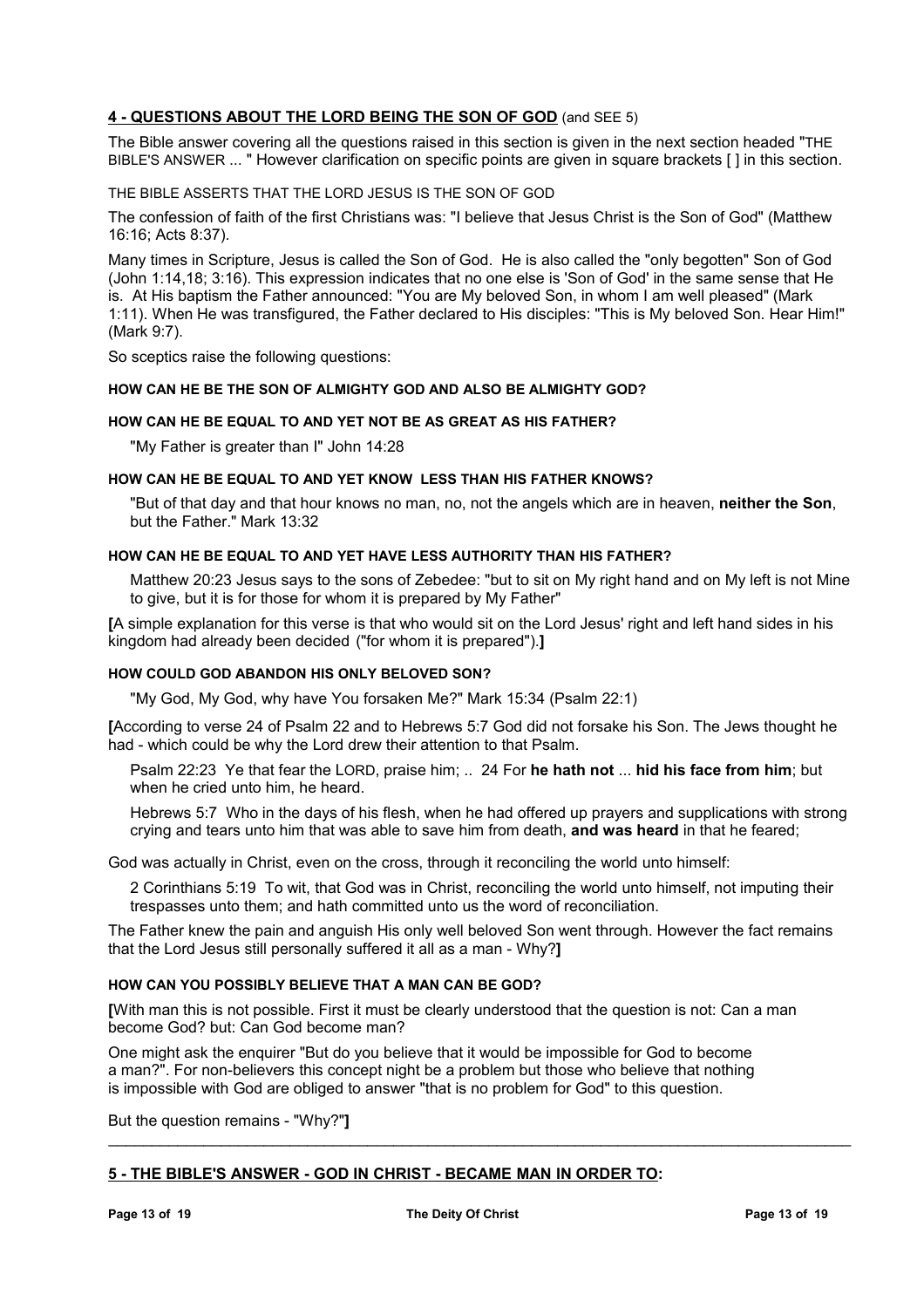## **1) BE SEEN TO BE JUST**

The paradoxes raised in the foregoing questions are understood if we appreciate, in our heart of hearts, our desperate situation before God and how he brought about reconciliation.

#### OUR DILEMMA

Romans 3:23 For **all have sinned**, and come short of the glory of God;

### OUR SINS ARE A BARRIER BETWEEN US AND GOD

Isaiah 59:2 But **your iniquities have separated between you and your God**, and your sins have hid his face from you, that he will not hear.

#### GOD IS RIGHT IN CONDEMNING SIN

We excuse our sins by saying we are only human. Is then God, who made us human, just in condemning our sin?

The righteous God is under no obligation to justify himself before sinful man. Yet he chose to be seen to be just.

Romans 3:26 To declare ... his righteousness: that he might be just ...

He put himself in our situation. "The Word became flesh", the same kind of flesh as that of those who are full of sin. He was tempted in all the ways we are tempted yet he did not sin.

Hebrews 4:15 For we have not an high priest which cannot be touched with the feeling of our infirmities; but was in all points tempted like as we are, yet without sin.

In this way he demonstrated to us that sin is inexcusable. In the flesh he condemned sin.

Romans 8:3 ... God sending his own Son in the likeness of sinful flesh ... condemned sin in the flesh:

GOD IS RIGHT IN JUSTIFYING THOSE WHO IMPLICITLY TRUST CHRIST JESUS

Romans 3:26 To declare ... righteousness: that he might be ... the justifier of him who believes in Jesus.

### **2) RECONCILE US BACK TO HIMSELF**

OUR HEARTS NEEDED CHANGIING

Talking of his impending death on the cross for our sins he said:

John 12:32 And I, if I be lifted up from the earth, will draw all men unto me

2 Corinthians 5:19 ... God was in Christ, reconciling the world unto himself ...

# **3) MEDIATE FOR US**

IN ORDER TO MEDIATE FOR US THEN, IT WAS PROPER FOR HIM TO EXPERIENCE BEING LIKE US AND YET NOT SIN

Hebrews 2:14 Forasmuch then as the children are partakers of flesh and blood, he also himself likewise took part of the same; that through death he might destroy him that had the power of death, that is, the devil

Hebrews 2:17 Wherefore in all things it behoved him to be made like unto his brethren, that he might be a merciful and faithful high priest in things pertaining to God, to make reconciliation for the sins of the people

\_\_\_\_\_\_\_\_\_\_\_\_\_\_\_\_\_\_\_\_\_\_\_\_\_\_\_\_\_\_\_\_\_\_\_\_\_\_\_\_\_\_\_\_\_\_\_\_\_\_\_\_\_\_\_\_\_\_\_\_\_\_\_\_\_\_\_\_\_\_\_\_\_\_\_\_\_\_\_\_\_\_\_\_\_\_\_\_\_\_\_\_\_\_\_\_

| We are physical.<br>$\overline{\phantom{0}}$<br>$\overline{\phantom{a}}$<br>$\sim$ | $\blacksquare$           | He was physical.                      |
|------------------------------------------------------------------------------------|--------------------------|---------------------------------------|
| We have to develop physically and mentally.                                        | $\sim$                   | He developed physically and mentally. |
| We have a god to whom we are accountable                                           | $\blacksquare$           | He had a god to whom he was           |
| and to whom we pray.                                                               |                          | accountable and to whom he prayed.    |
| We are tempted.<br>$\overline{\phantom{0}}$<br>$\sim$<br>$\overline{\phantom{0}}$  | $\overline{\phantom{0}}$ | He was tempted.                       |
|                                                                                    |                          |                                       |

Luke 2:40 ... the child grew, and waxed strong in spirit, filled with wisdom<sup>\*</sup> ...

\* (εκραταιουτο πνευματι πληρουμενον σοφια $\overline{\omega}$  - became strong in spirit, by being filled with wisdom)

John 4:6 ... Jesus therefore, being wearied with his journey, sat thus on the well ...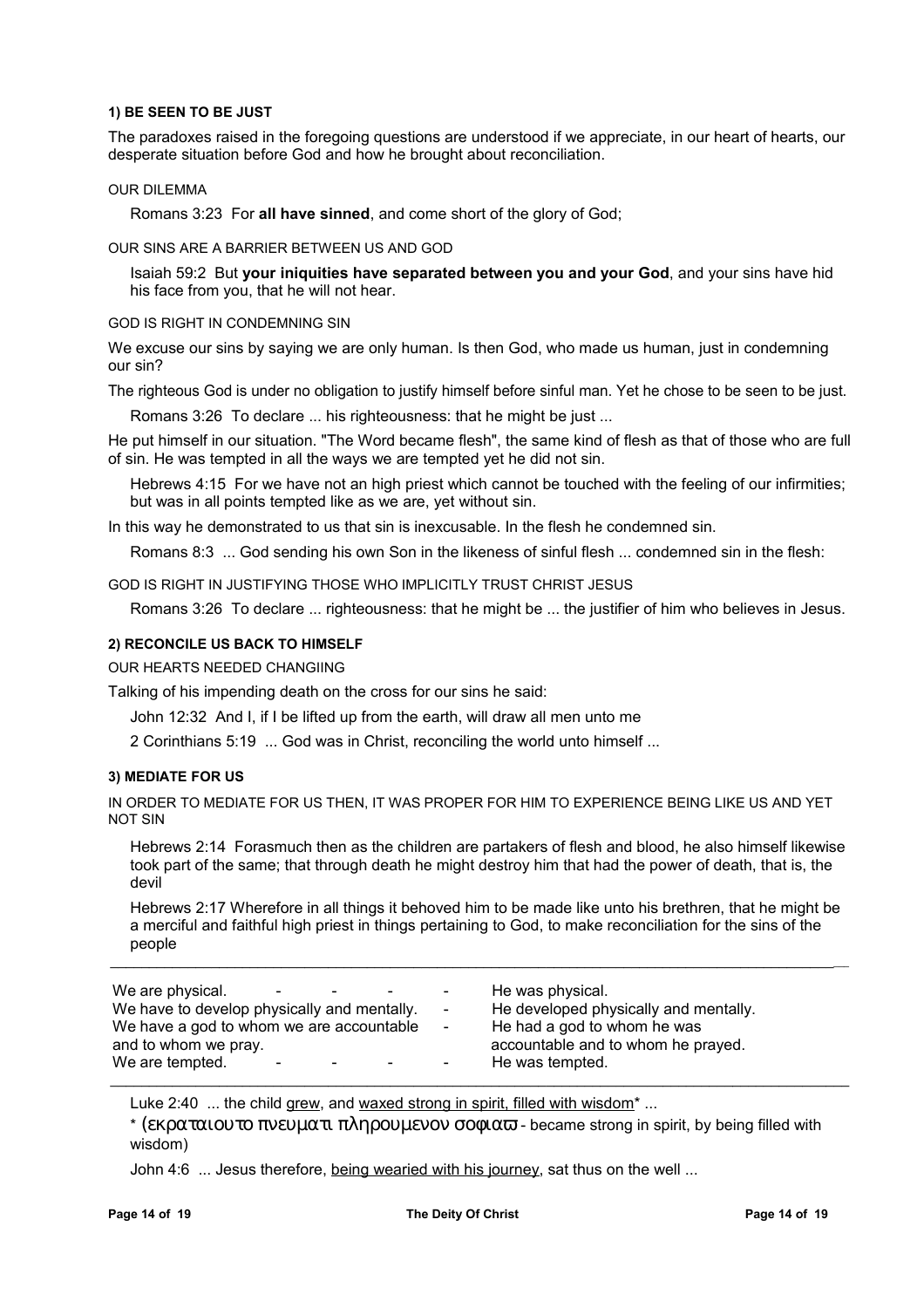Hebrews 5:8 Though he were a Son, yet he learned obedience by the things which he suffered

Hebrews 4:15 For we have not an high priest which cannot be touched with the feeling of our infirmities; but was in all points tempted like as we are, **yet without sin.**

SO HE ABDICATED HIS PRESTIGIOUS ROLE AND TOOK ON THIS HUMILIATING ROLE FOR US**:-**

2 Corinthians 8:9. For you know the grace of our Lord Jesus Christ, that though He was rich, yet for your sakes He became poor, that you through His poverty might become rich

Philippians 2:5-9 Let this mind be in you which was also in Christ Jesus, who, being in the form of God, did not consider it robbery to be equal with God, but made Himself of no reputation, taking the form of a servant, and coming in the likeness of men. And being found in appearance as a man, He humbled Himself and became obedient to the point of death, even the death of the cross Therefore God also has highly exalted Him and given Him the name which is above every name" [ See "SELF IMPORTANCE" in "Moral values" on the *Simple Christianity* CD]

Hebrews 2:9 But we see Jesus, who was made a little lower than the angels, for the suffering of death that He, by the grace of God, might taste death for everyone

**\_\_\_\_\_\_\_\_\_\_\_\_\_\_\_\_\_\_\_\_\_\_\_\_\_\_\_\_\_\_\_\_\_\_\_\_\_\_\_\_\_\_\_\_\_\_\_\_\_\_\_\_\_\_\_\_\_\_\_\_\_\_\_\_\_\_\_\_\_\_\_\_\_\_\_\_\_\_\_\_\_\_\_\_\_\_**

# **6 - THE ROLE OF THE LOGOS OF YHWH** (The role of the Word of God)

THE REASON BEHIND EVERYTHING IS THE LOGOS

Colossians 1:16 For **by** him were all things created, that are in heaven, and that are in earth, visible and invisible, whether they be thrones, or dominions, or principalities, or powers: **all things were created by him**, and **for him**:

So to understand anything - we need to understand his role.

### **THE GLORY HE HAD BEFORE CREATION**

Before creation the Father himself was his glory:

John 17:5 And **now, O Father, thou** glorify me **with thine own self** (σεαυτω τη) with the glory which I had **with thee** before the world was.**4**

# **THAT GLORY WAS ABANDONED TO GLORIFY THE FATHER AS SON OF MAN**

He came forth out of the Father

John 8:42 Jesus said ... for I proceeded forth and came **from\*** God ...

**\*** (**out of** - Greek: εκ - *ek*)

The Father is the emanator and the Lord Jesus is the emanation. The Emanator and the Emanation are one and equal in essence but different in rank. The emanator (the Father) is superior in rank to the emanation (the Son) but since the Lord Jesus proceeded out of the Father they are equal in essence.

He completed his work of glorifying God in his 3.1/2 years ministry.

John 17:4 **I have glorified thee on the earth:** I have finished the work which thou gavest me to do.**4**

AS SON OF MAN

Luke 1:35 And the angel answered and said unto her, The Holy Ghost shall come upon thee, and the power of the Highest shall overshadow thee: **therefore** also that holy thing which shall be born of thee **shall be called the Son of God**.

VIA THE CROSS HE WENT TO THE FATHER

John 17:1 These words spoke Jesus ... Father, **the hour is come; glorify thy Son, that thy Son also may glorify thee:**

HE WENT TO THE FATHER TO PREPARE THE WAY FOR US TO GO TO BE WITH HIM

John 14:3 And if I go and prepare a place for you, I will come again, and receive you unto myself; that where I am, there ye may be also.

**THE PREVIOUS GLORY RESTORED - ALSO HE IS NOW SON OF MAN**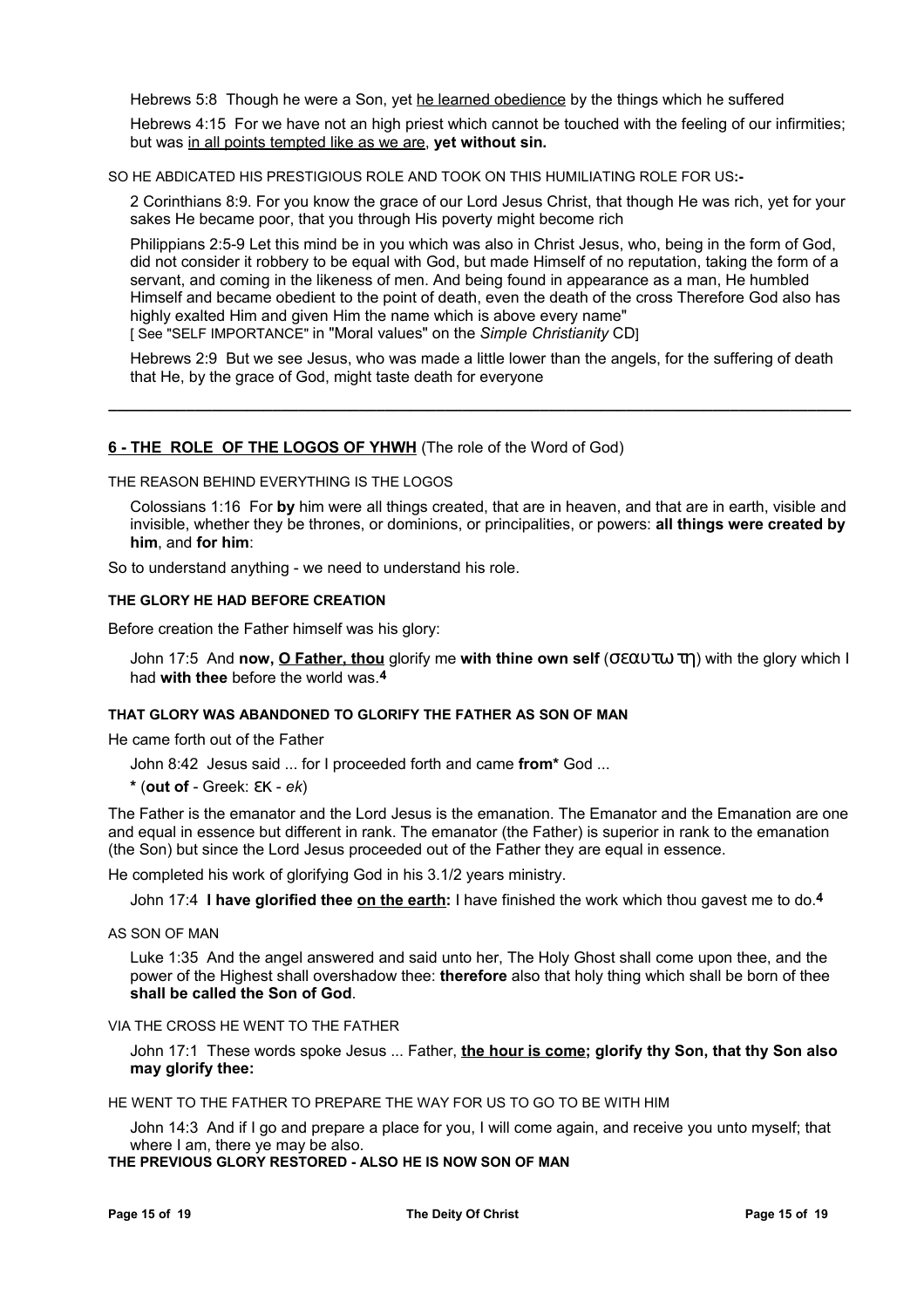HE HAS RETURNED TO THE FATHER

John 13:3 Jesus knowing that the Father had given all things into his hands, and that he was come from God and **went to God**;

THE GLORY HE HAD BEFORE CREATION IS RESTORED TO HIM

John 17:5 ... **with the glory which I had with thee before the world was.**

HE HAS ALL AUTHORITY IN HEAVEN AND ON EARTH

Since the Lord Jesus Christ rose from the dead he has "all authority".

Matthew 28:18 And Jesus came and spoke unto them, saying, **All power\*** is given unto me in heaven and in earth.

Revelation 12:10 ... Now is come ... **the power\*** of his Christ: for the accuser of our brethren is cast down ...

John 17:2 ... thou hast given him **power\* over all flesh**, that he should give eternal life to as many as thou hast given him.

**\***(Greek: εξουσια *exousia* - authority)

NOW HE IS BOTH SON OF GOD AND SON OF MAN

Luke 22:69 Hereafter **the Son of man** will sit on the right hand of the power of God

Acts 7:56 I see ... the **Son of Man** standing at the right hand of God!

### NOW HE MEDIATES AS SON OF MAN

1 Timothy 2:5,6 For there is one God and one Mediator between God and men, **the Man** Christ Jesus, who gave Himself a ransom for all ...

HE WILL APPEAR IN THE HEAVENS AT THE LAST DAY AS THE SON OF MAN

Matthew 26:64 Jesus said to him, 'It is as you said. Nevertheless, I say to you, hereafter you will see **the Son of Man** sitting at the right hand of the Power, and coming on the clouds of heaven.

Compare this passage with Revelation 1:7 Behold, he cometh with clouds; and every eye shall see him,and they also which pierced him: and all kindreds of the earth shall wail because of him. Even so, Amen.

AS SON OF MAN HE WILL JUDGE EVERYONE IN THE WORLD

Luke 21:36 Watch therefore, and pray always that you may be counted worthy to escape all these things that will come to pass, and to stand before **the Son of Man**

Acts 17:31 Because he hath appointed a day, in the which he will judge the world in righteousness by **that man** whom he hath ordained; whereof he hath given assurance unto all men, in that he hath raised him from the dead.

John 5:26,27 For ... the Father ... has given Him ( the Son) authority to execute judgement also, **because He is the Son of Man.**

## **ULTIMATELY YHWH BECOMES ALL IN ALL**

Through the LOGOS becoming flesh we come to know YHWH:

Jeremiah 31:34 ... for **they shall all know me**, from the least of them unto the greatest of them, **saith the L ORD** (**YHWH**) ....

John 14:7 **If ye had known me**, ye should have known my Father also: and **from henceforth ye know him**, and have seen him.

In the waters of baptism, repentant believers, enter into a close relationship with YHWH

Matthew 28:18 ... baptising them **in\* the name of the Father, and of the Son, and of the Holy Spirit** ... \*(Greek εισ eis - into - in other words: into the name YHWH)

Christ the Logos is to be formed in us:

Galatians 4:19 ... Christ be formed in you,

We are to become partakers of YHWH's essence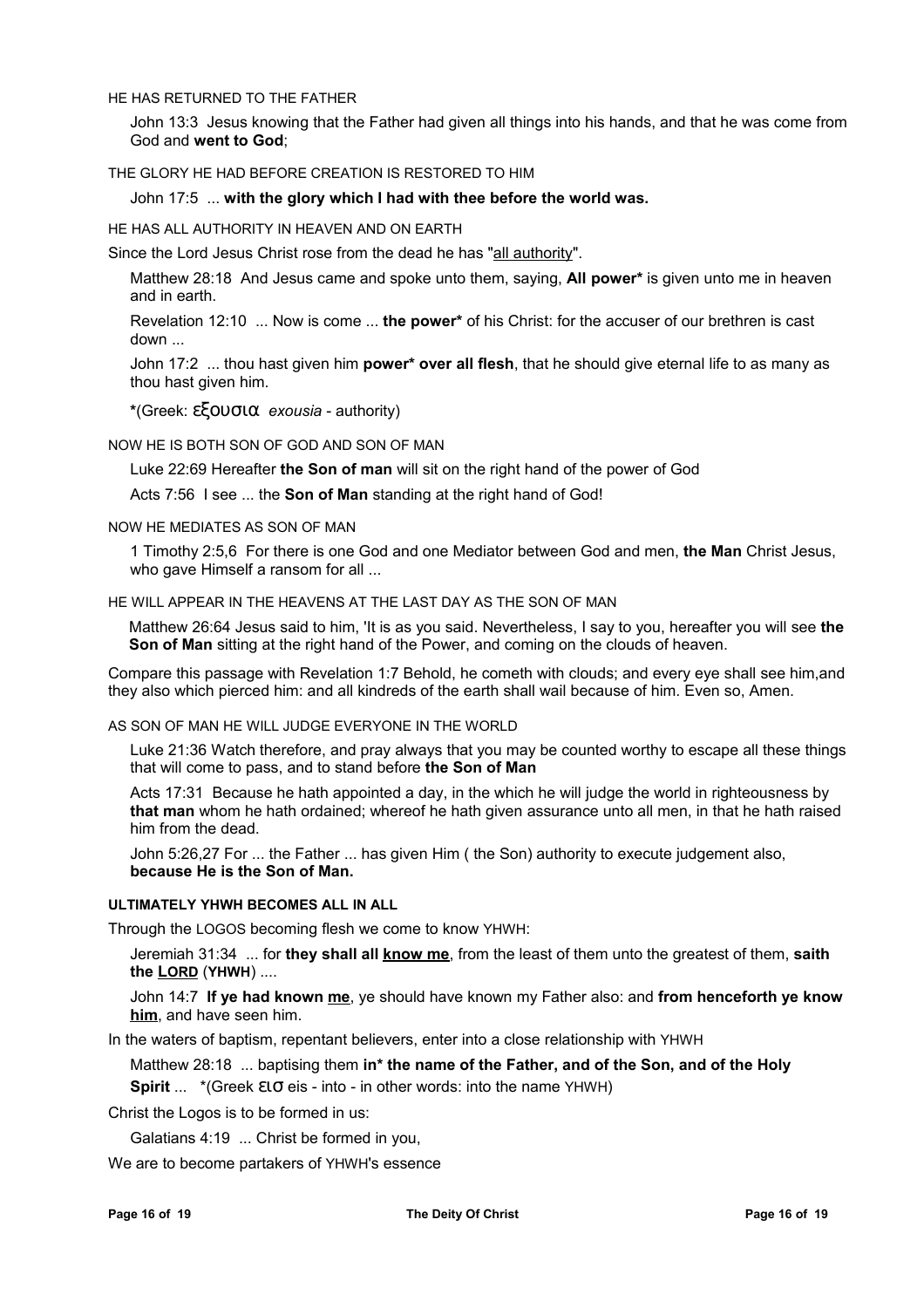2 Peter 1:4 ... ye might be partakers of the divine nature ...

At the end the Son hands over the kingdom and he will be under the father for eternity:

1 Corinthians 15:24 Then cometh the end, when **he** (the Son) **shall have delivered up the kingdom to God, even the Father**...

**So that YHWH becomes all in all:**

1 Corinthians 15:28 ... when all things shall be subdued unto him (the Father), **then shall the Son also himself be subject unto him that put all things under him, that God may be all in all.**

**\_\_\_\_\_\_\_\_\_\_\_\_\_\_\_\_\_\_\_\_\_\_\_\_\_\_\_\_\_\_\_\_\_\_\_\_\_\_\_\_\_\_\_\_\_\_\_\_\_\_\_\_\_\_\_\_\_\_\_\_\_\_\_\_\_\_\_\_\_\_\_**

### APPENDICES

# **OTHER ARTICLES ON RELATED SUBJECTS:**

"YE ARE GODS" in "Further Studies" on the *Simple Christianity* CD [/extrainf/yrgodsq.htm] "SELF IMPORTANCE" in "Moral values" on the *Simple Christianity* CD [/eusebos/phil2v7.htm] in "Further Studies" on the *Simple Christianity* CD [/extrainf/hspirit.htm]

### **NOTES:**

**1** *Theos* is translated God in:-

 Romans 3:30 Seeing it is one **God**, which shall justify the circumcision by faith, and uncircumcision through faith.

 1 Corinthians 8:6 But to us there is but one **God**, the Father, of whom are all things, and we in him; and one Lord Jesus Christ, by whom are all things, and we by him.

Ephesians 4:6 One **God** and Father of all, who is above all, and through all, and in you all. 1 Timothy 2:5 For there is one **God**, and one mediator between **God** and men, the man

Christ Jesus;

 James 2:19 Thou believest that there is one **God**; thou doest well: the devils also believe, and tremble.

**2** Another word translated "Godhead" is *theiotees*\* in Romans 1:20 "even his eternal power and **Godhead**; so that they are without excuse". It occurs here only.

### [\**theiotees* = god-attribute]

The word translated "Godhead" in Acts 17:29 (*theios***\***) is the adjective of *theiotees*.

Acts 17:29 Forasmuch then as we are the offspring of God, we ought not to think that the **Godhead** is like unto gold, or silver, or stone, graven by art and man's device.

This adjective, *theios***\***, occurs only in two other places in the New Testament: where it is translated "divine" in 2.Peter.1:3 & 4 ("his **divine** power" - "**divine** nature").

### [**\****theios* = god-like]

**3** In Greek there is no indefinite article ("*a"*), only a definite article ("*the*"). So it is not always obvious whether it should be inserted in English. Should Θεος ην ο λογος be translated "the word is God" or "the Word is *a* God"?

Also the grammatical rules governing the use of the definite article in Koine Greek are complex.

This much is certain: if just one of two nominative nouns, joined by the auxiliary verb "to be", has the definite article, then the noun having the article is the subject and the noun without the article is the complement. If the nominative compliment is placed before the verb, it is for emphasis. When this is done the complement should not have an indefinite article ("a") when translated into English. That would detract from the emphasis.

In the clause: Θεος *God* ην *is* ο *the* λογος *Word* **-** the nominative noun "λογος" has the article "ο". So λογος is the subject**.** The nominative noun "Θεος" does not have the article and is placed before the verb for emphasis, so "Θεος ην ο λογος " should be translated "The Word was **God**" with stress on the word "God".

**4** In Ellicott's commentary, H.W.Watkins points out a Hebraic parallelism in John 17:4-5:-

| ייויי  | "thee" | "on the earth"         |
|--------|--------|------------------------|
| "thou" | "me"   | "with thine own self." |

John 17:4 **I** have glorified **thee** - **on the earth:** I have finished the work which thou gavest me to do.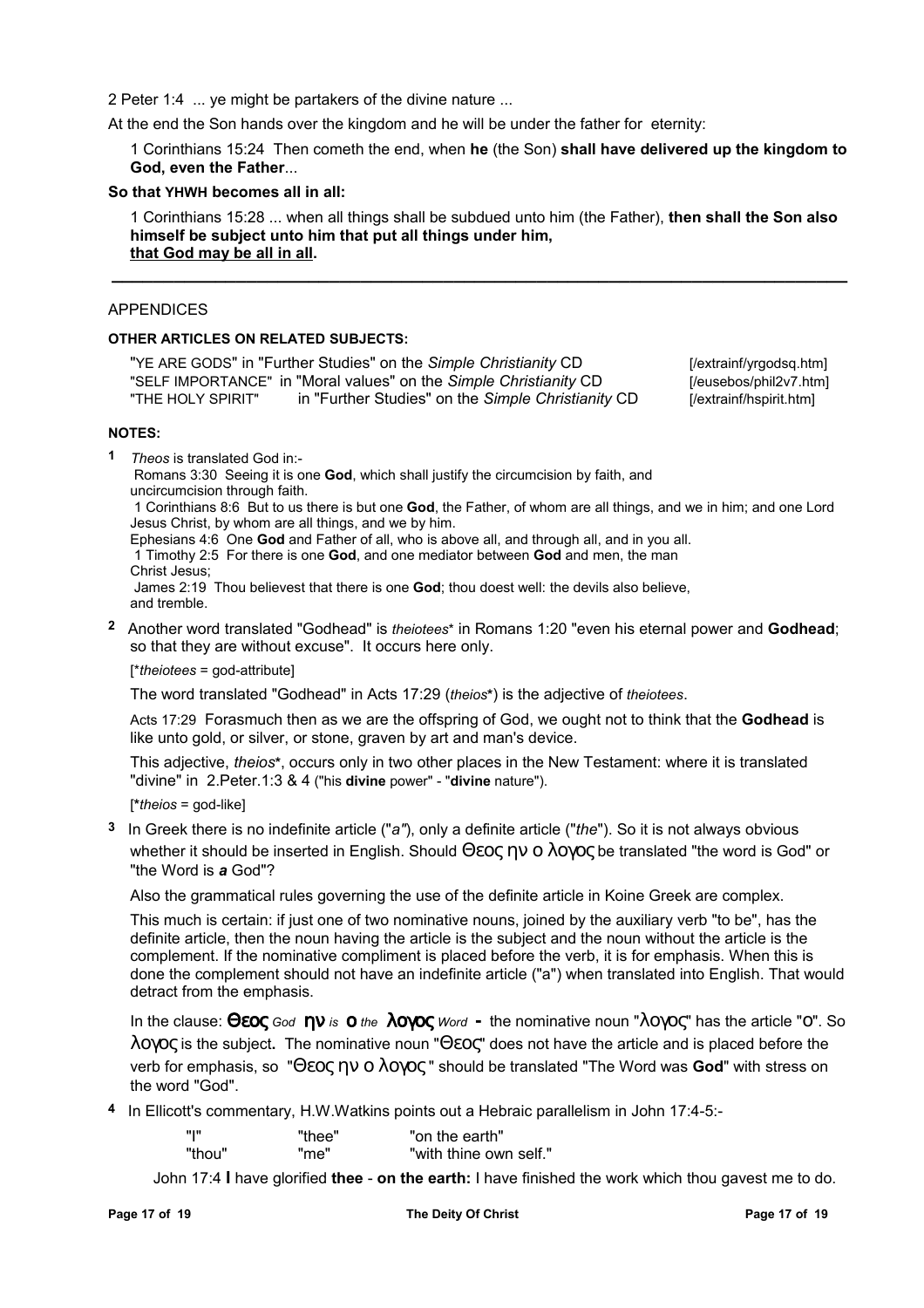5 And now, O Father, **thou** glorify **me** - **with thine own self** with the glory which I had with thee before the world was.

There is a similar parallelism in John 13:31-32

 "Now" "the Son of Man" "God" "in him" (the Son) "straightway" "God" "him" (the Son of man) "in himself" (God)

John 13:31 Therefore, when he (Judas Iscariot) was gone out, Jesus said, **Now** is **the Son of man** glorified, and **God** is glorified **in him.**

Judas' departed from the upper room. The wheels were set in motion. The Lord Jesus saw his glorification as Son of Man complete and YHWH glorified in the Son of Man. In the impending humiliation and suffering, as Son of Man, The Lord Jesus revealed to the world the glorious essence of God

John 13:32 ...**God** shall also glorify **him - in himself,** and shall **straightway** glorify him. ("in himself" referring to God)

Consequently the Son of Man would, without delay, be glorified **in God himself.**

**5** Instead of the word "God" many modern translations read "He" basing it on variant Greek texts which have either "*hos*" ( **`**ος ) or "*ho*"**\*** (**`**ο ) even though *hos* and *ho* are **relative pronouns** meaning "who". [\*Another but even less likely alternative here is that "*ho*" is the male singular nominative article]

The "Received" text has *theos* (θεος) and according to a footnote in the United Bible Society's Greek New Testament [by Kurt Alland etc.] the word *theos* is in *Alephe, A2, C2, D2, K, P*, and *Psi* uncial manuscripts. However Dr. Scrivener's diligent scrutiny of codex "*A*" (the Alexandrinus manuscript, London) convinced him that *theos* was an original reading**\***. Surprisingly the United Bible Societies' modern Greek Bible (1967) has *theos.*

No known Greek text has the personal pronoun "He" [*outos/e/on* (ουτος/η/ον)]

Because of the style of the text it is generally believed that Paul is quoting verbatim a verse from a hymn in use at the time. This presents a problem for the variant *hos*.

Grammatically a relative pronoun in a direct speech quotation cannot have a related noun outside the quotation. So none of the words in Paul's text preceding his quotation can be the antecedent.

A relative pronoun must have an antecedent noun or pronoun. So is unlikely that a hymn could begin with a relative pronoun. If the hymn contained a verse preceding the one quoted then perhaps that verse contained the antecedent noun or pronoun, but the question would arise: What was that related noun? It appears that Paul is quoting a verse from a hymn word for word and that the subject matter is the Deity. This is evident from the context of his letter where pious awe due to the Deity in his house, is being emphasised

Verse 15 But if I tarry long, that thou mayest know **how thou oughtest to behave thyself in the house of God**, which **is the church of the living God** (i.e. YHWH), the pillar and ground of **the truth** -16 And without controversy great is the **mystery of godliness**:- ....

"Godliness" is from *eusebeia* (ευσεβεια) which means pious awe, in this case the subject of pious awe / the awesome reason for pious awe: "**and the secret of devoutness is incontrovertibly stupendous - Deity was revealed in the flesh ...** " [direct translation]

[**\*** "I have examined it twenty times in as many years and seeing ... with my own eyes, I have always felt convinced that Codex "A" reads Theos." Dr. Scrivener quoted by Dr. G. S. Bishop. in his book : The Doctrines of Grace. 1885, Bible Truth Depot, Swengel, PA.].

**6** Many modern translations differ significantly from the AV of Psalm 17:15 which reads:- "As for me, I will behold thy face in righteousness: I shall be satisfied, **when I awake, with thy likeness**"

For example the RSV reads:-

"As for me, I shall behold thy face in righteousness; **when I awake, I shall be satisfied with beholding thy form**."

And the NIV reads:-

"And I - in righteousness I will see your face; **when I awake, I will be satisfied with seeing your likeness**."

In the LXX version the emphasised portion reads as follows:-